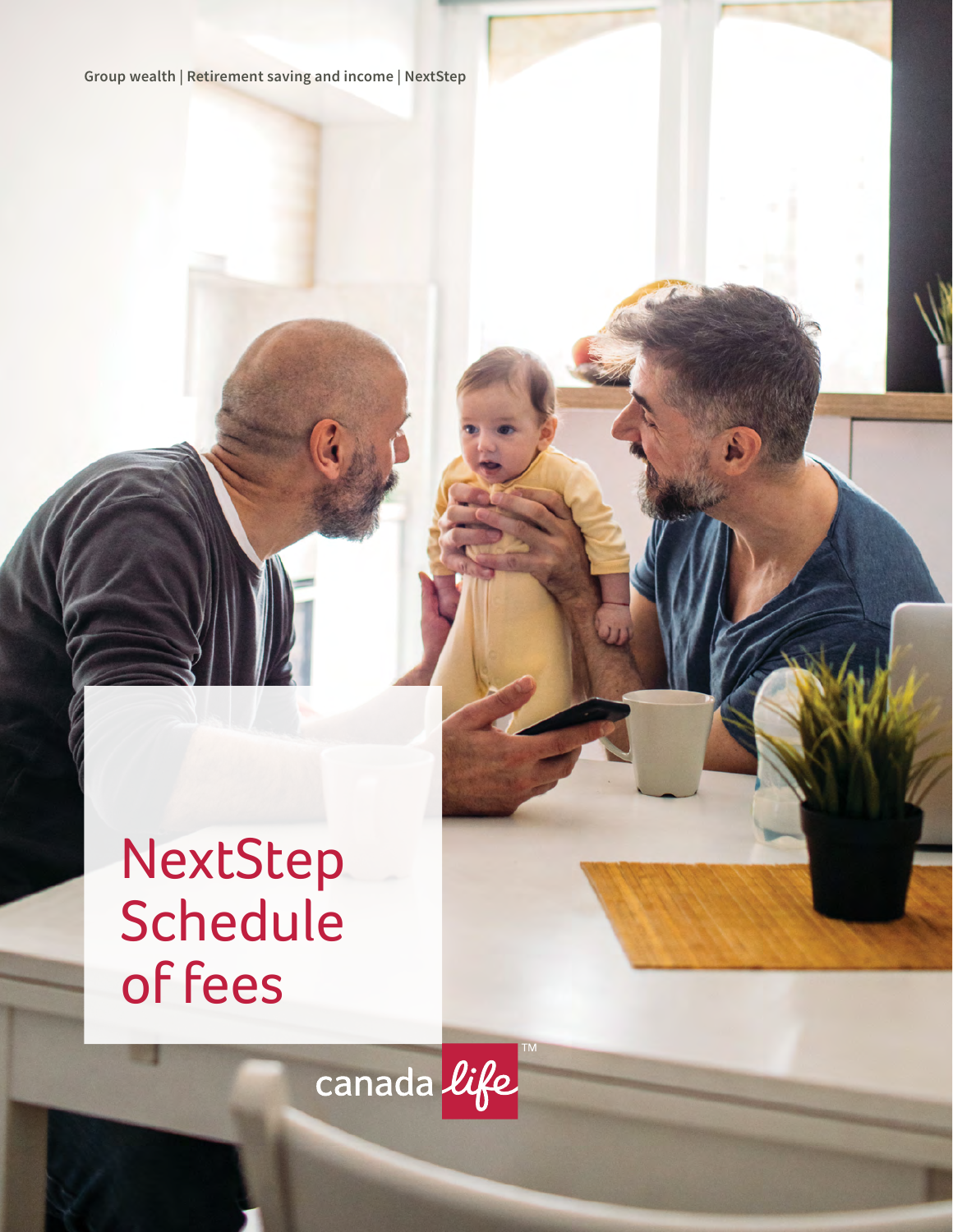# Schedule of fees

### Group savings plans

**Registered retirement savings plan (RRSP) Tax-free savings account (TFSA) Non-registered savings plan (NRSP)** 

## Group retirement income plans

**Registered retirement income fund (RRIF) Life income fund (LIF) Locked-in retirement income fund (LRIF) Restricted life income fund (RLIF) Prescribed registered retirement income fund (PRRIF)** 

There are certain administrative costs for your plan(s) shown in this Schedule of fees, effective Dec. 1, 2020. Additional charges may be incurred where permitted by law or otherwise disclosed to you. Your plan member certificate(s) govern your rights and responsibilities under the plan(s). Please call 1-800-724-3402 if you have any questions.

The NextStep™ plans are sponsored by The Canada Life Insurance Company of Canada (CLICC). NextStep group retirement savings and income products are issued by The Canada Life Assurance Company (Canada Life). The issuer is referenced in this document as "us", "we" and "our." Other defined terms in this Schedule of fees have the meaning given to them in your member certificate(s).

#### **Interest rates (IR)**

Guaranteed investment accounts will earn interest as described in the applicable investment rules. Interest rates are determined daily.

Investments in guaranteed investment accounts (excluding daily interest accounts) will be credited with interest at a rate equal to our standard rate, plus an enhancement.

#### **Fee for investment management**

Investment management fees (IMFs) are paid to investment managers for their professional services, including daily fund management. IMFs may include a fee to us, if applicable, for the cost of administering and servicing your plan. IMFs are based on the asset value of each fund and are paid directly from the fund daily; IMFs don't include applicable taxes, which are also charged.

Fund operating expenses (FOEs) are also charged directly to the fund to cover costs and expenses such as audit and custodial fees, fund transaction costs, taxes paid by the fund, bank fees, fund valuation and reporting. FOEs may be associated with third-party investment manager underlying funds and/or our segregated funds. These fees are charged as they occur and don't include applicable taxes, which are also charged. The total amount is calculated and reported to you at the end of each year. The amount we report will usually be the previous year-end charges, calculated as a percentage of the fund.

The investment management fee and expense (IMFE) is the IMF plus FOE, excluding applicable taxes. Information about these fees can be found on **[mycanadalifeatwork.com](http://mycanadalifeatwork.com)**.

#### **Locating a missing person**

Where a benefit becomes payable under the terms of the plan(s) and a missing person needs to be located, there will be a fee deducted from the value of the member's account(s) associated with the missing person, in accordance with our administrative procedures.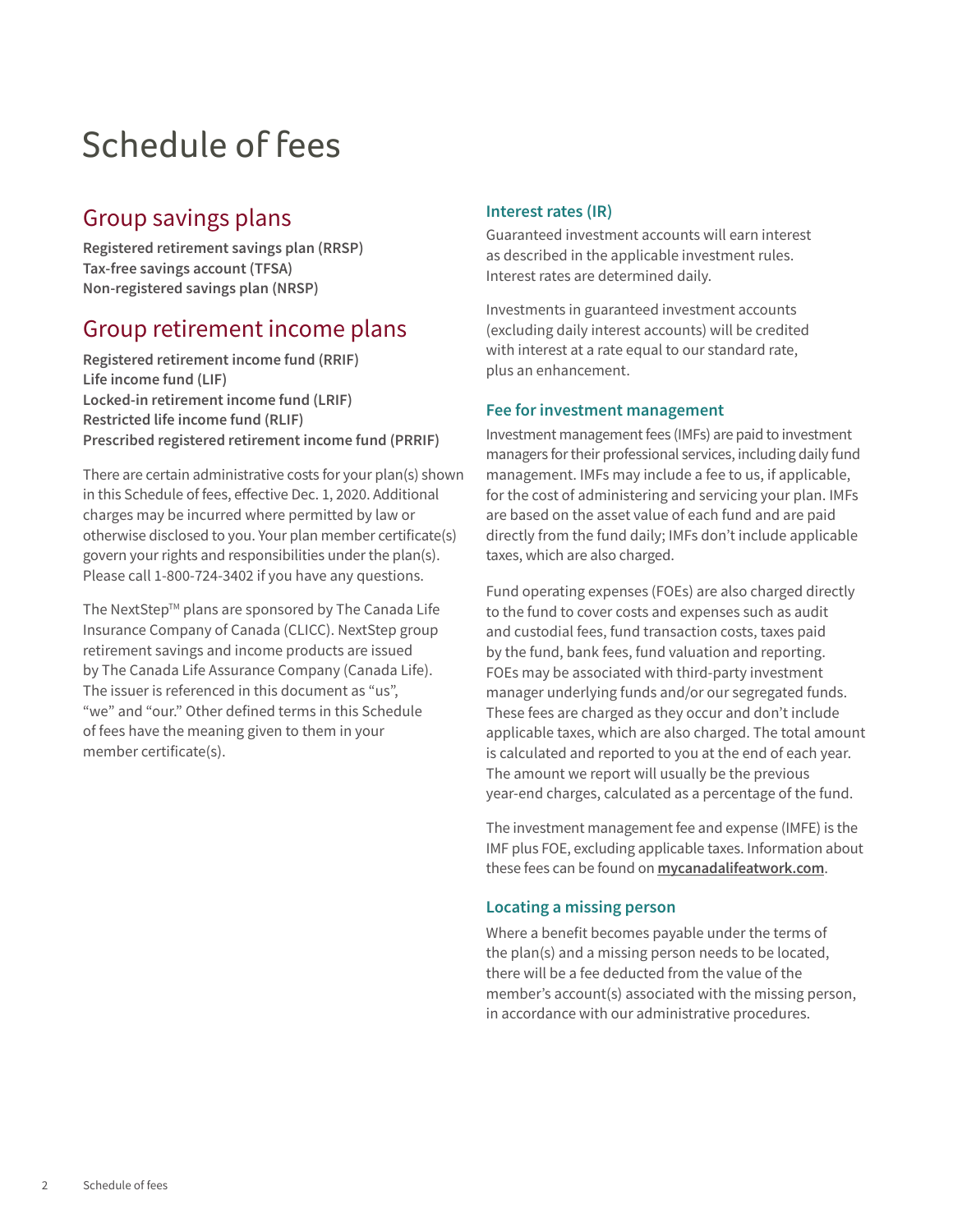#### **Guaranteed investment withdrawal values**

If you retire or die, have scheduled payments during retirement, or choose to make a withdrawal at the end of the interest guarantee period, your guaranteed investment account value will be calculated at book value.

However, if a withdrawal or unscheduled payment is made before the end of the interest guarantee period, or maturity date, the value received will be calculated by comparing the book value to the market value of the guaranteed investment. You'll receive the lesser of the two.

For transfers between investments and retirement income plans, your guaranteed investment account value will be calculated at market value.

#### **Book value**

If a withdrawal or scheduled payment is made before the end of the interest guarantee period, or in other words before its maturity date, the value received will be calculated by applying the guaranteed interest rate to the initial investment from the time the investment was made until the date of the withdrawal. For example, if a contribution of \$1,000 was made to a one-year guaranteed investment, the book value after six months would be \$1,000 plus six months worth of its guaranteed interest.

#### **Market value**

If a withdrawal or unscheduled payment is made before the end of the interest guarantee period, or in other words before its maturity date, the value received will be based on two calculations. First, we'll determine the amount the guaranteed investment would have been worth if held to the original maturity date. That amount will then be discounted from the maturity date to the date of withdrawal using the then current interest rate for the same guaranteed term at the time of the withdrawal. The amount received could be higher or lower than the book value, and depends on whether the interest rates at the time of withdrawal are higher or lower than the interest rate at the time of your original investment.

#### **Frequent trading**

Frequent trading is an investment strategy that's detrimental to other members invested in the same variable investments. In order to deter this activity, frequent trading is monitored. If it's determined that excessive trading is occurring, a frequent trading fee may be charged (currently up to 2% of the amount exchanged) or a transfer may not be allowed.

#### **Important notes**

The fees listed in this schedule are subject to change. IMFs are shown exclusive of applicable taxes, FOEs, and are subject to change. These fees are current as of Dec. 1, 2021. You may ask for an updated Schedule of fees at any time.

For group savings plans, your account value as of June 30 of each year determines your IMFs, IRs and withdrawal fees for the following year. If any changes are needed, we'll make them by Aug. 31.

For group retirement income plans, your account value when you purchase these plans determines your IMFs and IRs, which typically don't change. However, if you transfer a portion of your plan to or from another financial institution or if you make a significant withdrawal, your account value will be reviewed and your IMFs and IRs will be adjusted, if necessary.

This Schedule of fees applies to plan numbers 36745, 38028 and 62396.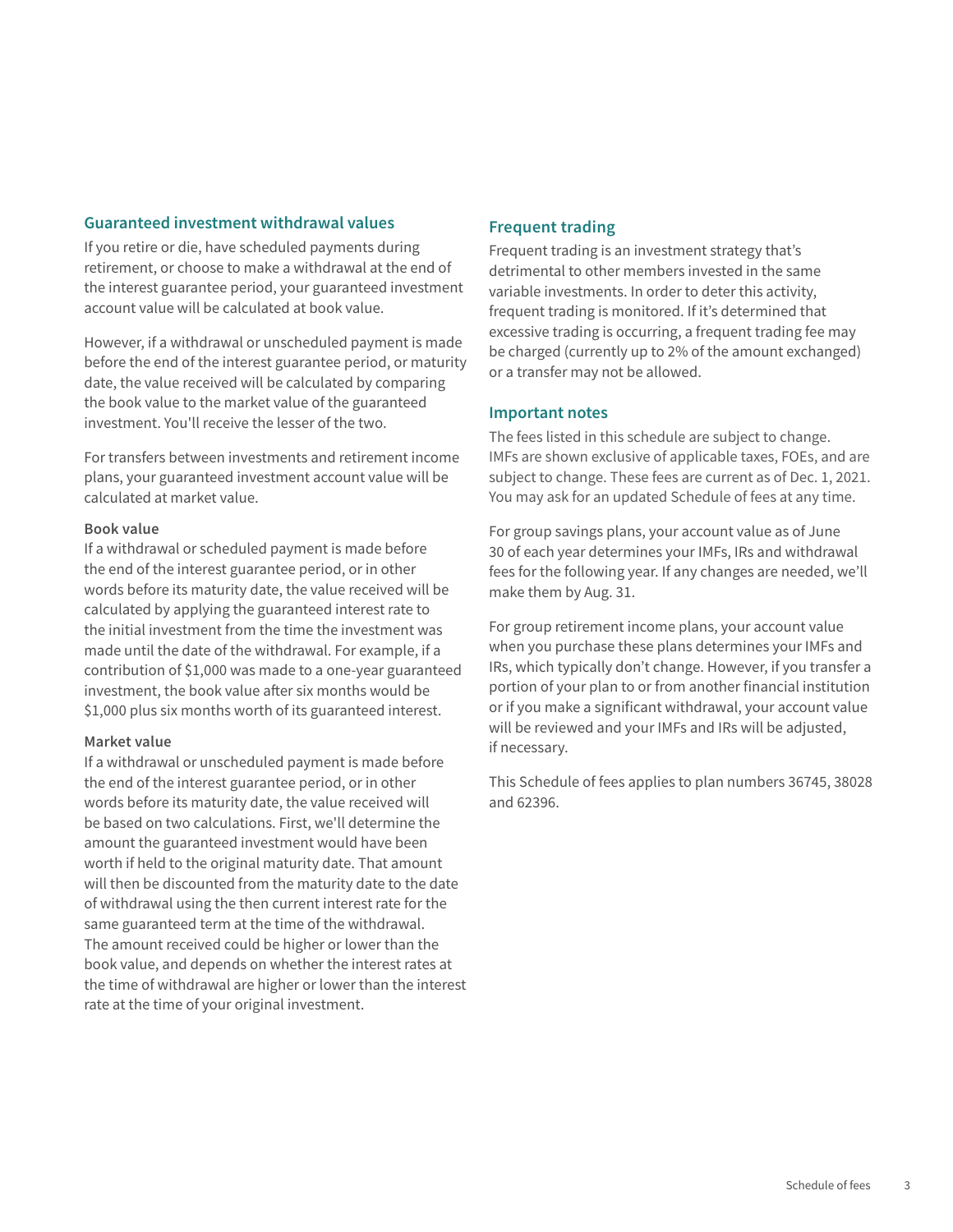#### **Withdrawals and account-closing fees**

Withdrawals fees are subject to the terms of the plan(s). They apply to each calendar year.

For RRSP and NRSP, the fees are based on your total NextStep account value, as shown in the chart below. A withdrawal fee may be deducted from your withdrawal, depending on your NextStep account value and number of withdrawals you make from each plan type.

|                                                           | <b>Transaction/service</b>                 | <b>Fee</b> |
|-----------------------------------------------------------|--------------------------------------------|------------|
|                                                           | First withdrawal in a year                 | \$50       |
| <b>RRSP and NRSP</b><br>(balances under \$250,000)        | Second or more withdrawals in a year       | \$50       |
|                                                           | Full transfer of account                   | $$150*$    |
|                                                           | First four withdrawals in a year           | No charge  |
| <b>RRSP and NRSP</b><br>(balances of \$250,000 and above) | Fifth and subsequent withdrawals in a year | \$50       |
|                                                           | Full transfer of account                   | $$150*$    |
|                                                           | First and second withdrawal in a year      | No charge  |
| <b>TFSA</b>                                               | Third or more withdrawal in a year         | \$25       |

\* There's no cost to transfer an account into another group plan with The Canada Life Assurance Company.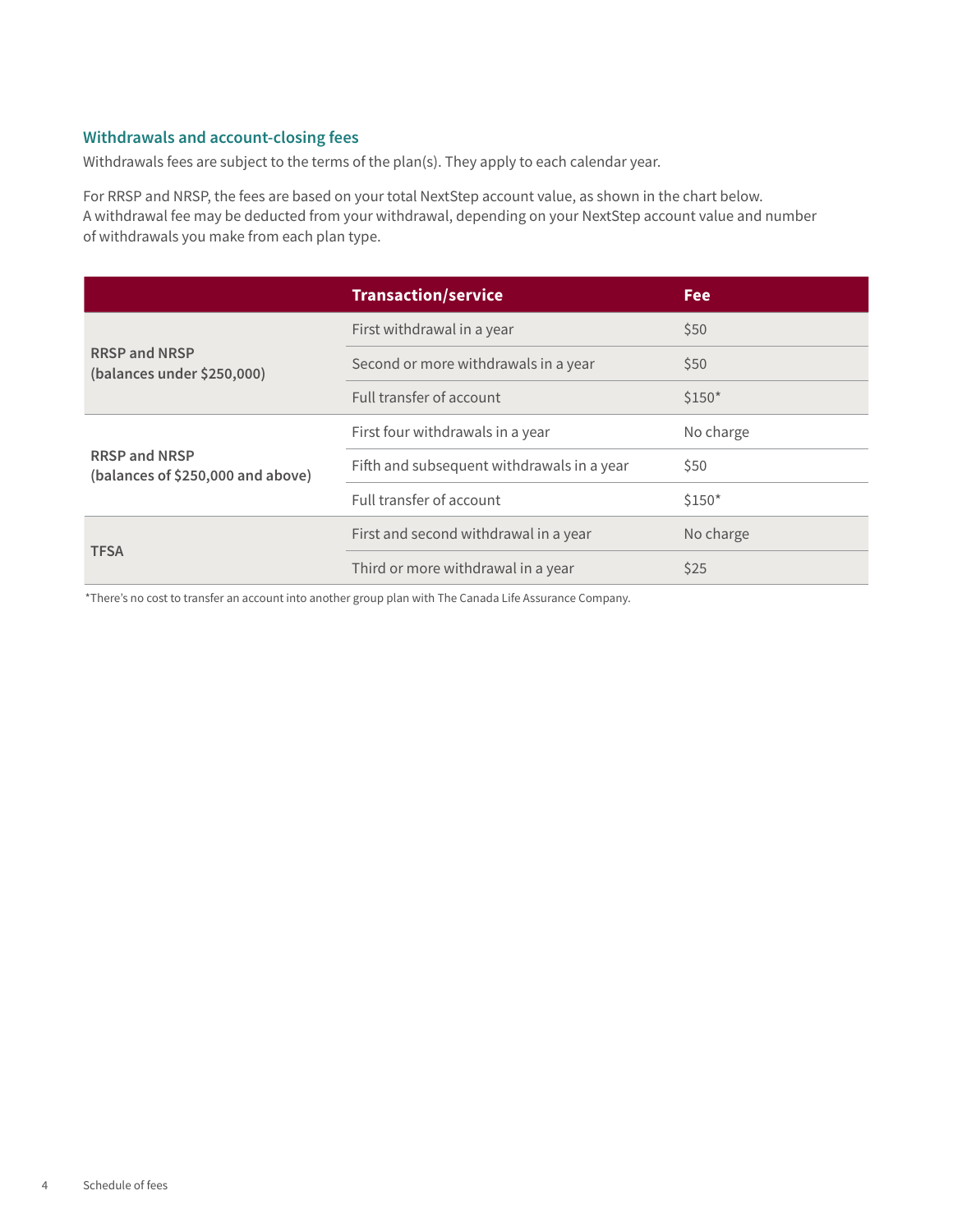#### **Unscheduled, lump-sum withdrawals from retirement income plans**

An unscheduled withdrawal is a withdrawal that's not on one of your regularly scheduled payment dates. Increasing the amount of your scheduled payments is not considered an unscheduled withdrawal.

|             | <b>Transaction/service</b>                       | <b>Fee</b> |
|-------------|--------------------------------------------------|------------|
|             | First to fourth unscheduled withdrawal in a year | No charge  |
| LIF and RIF | Fifth or more unscheduled withdrawal in a year   | \$50       |
|             | Full transfer of account                         | \$150      |

#### **Record-keeping options and fees**

| <b>Transaction/service</b>                                                      | <b>New Fee</b> |
|---------------------------------------------------------------------------------|----------------|
| Duplicate paper member statement                                                | $$25***$       |
| Duplicate paper tax receipt/slip (contributions or withdrawals)                 | $$10**$        |
| Calculation of the division of assets due to marriage or relationship breakdown | $$100***$      |

\*\*Fee only applies if a free, online version is available.

\*\*\*Fee may not apply in all provinces.

#### **Cheque and payment-processing fees**

| <b>Transaction/service</b>        | <b>New Fee</b> |
|-----------------------------------|----------------|
| Replace or cancel a manual cheque | \$25           |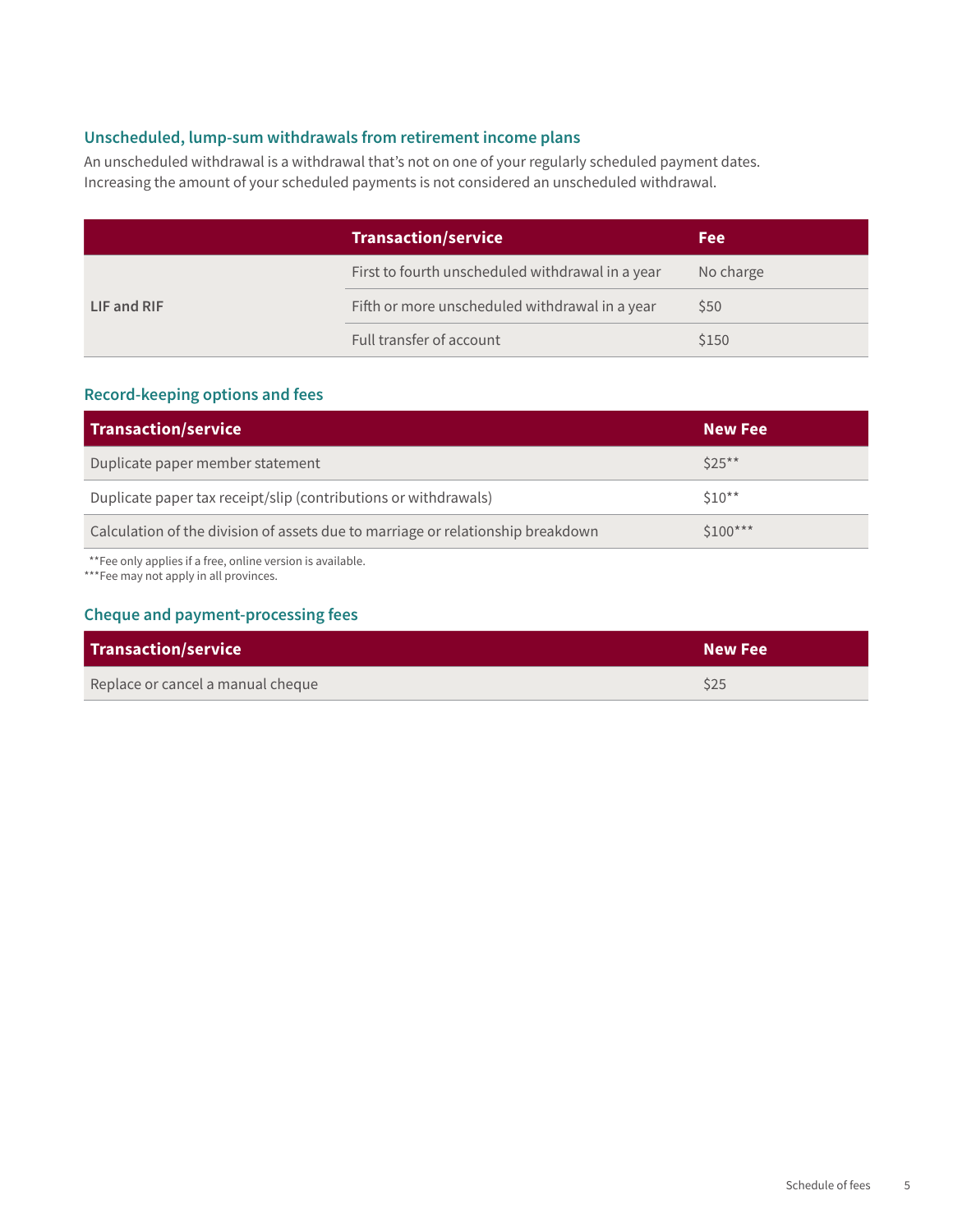# Schedule of fees

| <b>Guaranteed interest</b><br>accounts (GIAs) | IR (less than<br>\$50,000 | IR (\$50,000-<br>\$100,000 | IR (\$100,000-<br>\$250,000 | IR (\$250,000-<br>\$500,000 | IR (\$500,000-<br>\$1,000,000 | IR (more than<br>\$1,000,000 |
|-----------------------------------------------|---------------------------|----------------------------|-----------------------------|-----------------------------|-------------------------------|------------------------------|
| 1 year GIA                                    | Base $+.15$               | $Base + 25$                | $Base + 40$                 | $Base + .50$                | $Base+.50$                    | $Base + .50$                 |
| 2 year GIA                                    | Base $+.15$               | $Base + .25$               | $Base + 40$                 | $Base + .50$                | $Base + .50$                  | $Base + .50$                 |
| 3 year GIA                                    | Base $+.15$               | $Base + 25$                | $Base + 40$                 | $Base + .50$                | $Base + .50$                  | $Base + .50$                 |
| 4 year GIA                                    | Base +.15                 | $Base + 25$                | $Base + 40$                 | $Base + .50$                | $Base + .50$                  | $Base + .50$                 |
| 5 year GIA                                    | Base $+.15$               | $Base + 25$                | Base +.40                   | $Base + .50$                | $Base + .50$                  | $Base + .50$                 |

| <b>Asset allocation funds</b>                      |                            |                             |                              |                              |                                |                               |
|----------------------------------------------------|----------------------------|-----------------------------|------------------------------|------------------------------|--------------------------------|-------------------------------|
| <b>Target risk funds</b>                           | IMF (less than<br>\$50,000 | IMF (\$50,000-<br>\$100,000 | IMF (\$100,000-<br>\$250,000 | IMF (\$250,000-<br>\$500,000 | IMF (\$500,000-<br>\$1,000,000 | IMF (more than<br>\$1,000,000 |
| <b>CI Investments</b>                              |                            |                             |                              |                              |                                |                               |
| Conservative Fund (CONCI)                          | 2.10%                      | 2.00%                       | 1.80%                        | 1.60%                        | 1.35%                          | 1.15%                         |
| Moderate Fund (MODCI)                              | 2.10%                      | 2.00%                       | 1.80%                        | 1.60%                        | 1.35%                          | 1.15%                         |
| Moderate Balanced Fund (MOBCI)                     | 2.10%                      | 2.00%                       | 1.80%                        | 1.60%                        | 1.35%                          | 1.15%                         |
| Balanced Fund (BALCI)                              | 2.10%                      | 2.00%                       | 1.80%                        | 1.60%                        | 1.35%                          | 1.15%                         |
| <b>Balanced Growth Fund (BGRCI)</b>                | 2.10%                      | 2.00%                       | 1.80%                        | 1.60%                        | 1.35%                          | 1.15%                         |
| Advanced Fund (ADVCI)                              | 2.10%                      | 2.00%                       | 1.80%                        | 1.60%                        | 1.35%                          | 1.15%                         |
| Aggressive Fund (AGGCI)                            | 2.10%                      | 2.00%                       | 1.80%                        | 1.60%                        | 1.35%                          | 1.15%                         |
| <b>Continuum Funds (Portfolio Solutions Group)</b> |                            |                             |                              |                              |                                |                               |
| Conservative Continuum Fund (S605)                 | 2.05%                      | 1.95%                       | 1.75%                        | 1.55%                        | 1.30%                          | 1.10%                         |
| Moderate Continuum Fund (S606)                     | 2.05%                      | 1.95%                       | 1.75%                        | 1.55%                        | 1.30%                          | 1.10%                         |
| Balanced Continuum Fund (S607)                     | 2.05%                      | 1.95%                       | 1.75%                        | 1.55%                        | 1.30%                          | 1.10%                         |
| Advanced Continuum Fund (S608)                     | 2.05%                      | 1.95%                       | 1.75%                        | 1.55%                        | 1.30%                          | 1.10%                         |
| Aggressive Continuum Fund (S609)                   | 2.05%                      | 1.95%                       | 1.75%                        | 1.55%                        | 1.30%                          | 1.10%                         |
| Portfolio Funds (Portfolio Solutions Group)        |                            |                             |                              |                              |                                |                               |
| Conservative Portfolio Fund (LCOPO)                | 1.95%                      | 1.85%                       | 1.65%                        | 1.45%                        | 1.20%                          | 1.00%                         |
| Moderate Portfolio Fund (LMOPO)                    | 1.95%                      | 1.85%                       | 1.65%                        | 1.45%                        | 1.20%                          | 1.00%                         |
| Balanced Portfolio Fund (LBAPO)                    | 1.95%                      | 1.85%                       | 1.65%                        | 1.45%                        | 1.20%                          | 1.00%                         |
| Advanced Portfolio Fund (LADPO)                    | 1.95%                      | 1.85%                       | 1.65%                        | 1.45%                        | 1.20%                          | 1.00%                         |
| Aggressive Portfolio Fund (LAGPO)                  | 1.95%                      | 1.85%                       | 1.65%                        | 1.45%                        | 1.20%                          | 1.00%                         |
| Profile Funds (Portfolio Solutions Group)          |                            |                             |                              |                              |                                |                               |
| Conservative Profile Fund (LCOPR)                  | 1.95%                      | 1.85%                       | 1.65%                        | 1.45%                        | 1.20%                          | 1.00%                         |
| Moderate Profile Fund (LMOPR)                      | 1.95%                      | 1.85%                       | 1.65%                        | 1.45%                        | 1.20%                          | 1.00%                         |
| Balanced Profile Fund (LBAPR)                      | 1.95%                      | 1.85%                       | 1.65%                        | 1.45%                        | 1.20%                          | 1.00%                         |
| Advanced Profile Fund (LCFPR)                      | 1.95%                      | 1.85%                       | 1.65%                        | 1.45%                        | 1.20%                          | 1.00%                         |
| Aggressive Profile Fund (LAGPR)                    | 1.95%                      | 1.85%                       | 1.65%                        | 1.45%                        | 1.20%                          | 1.00%                         |
| <b>Russell Investments</b>                         |                            |                             |                              |                              |                                |                               |
| Balanced Growth Fund (S321)****                    | 2.25%                      | 2.15%                       | 1.95%                        | 1.75%                        | 1.50%                          | 1.30%                         |
| Long-Term Growth Fund (S322)****                   | 2.25%                      | 2.15%                       | 1.95%                        | 1.75%                        | 1.50%                          | 1.30%                         |
| Multi-Asset Income Strategy Fund (S320)****        | 2.25%                      | 2.15%                       | 1.95%                        | 1.75%                        | 1.50%                          | 1.30%                         |
| Multi-Asset Growth Strategy Fund (S328)****        | 2.25%                      | 2.15%                       | 1.95%                        | 1.75%                        | 1.50%                          | 1.30%                         |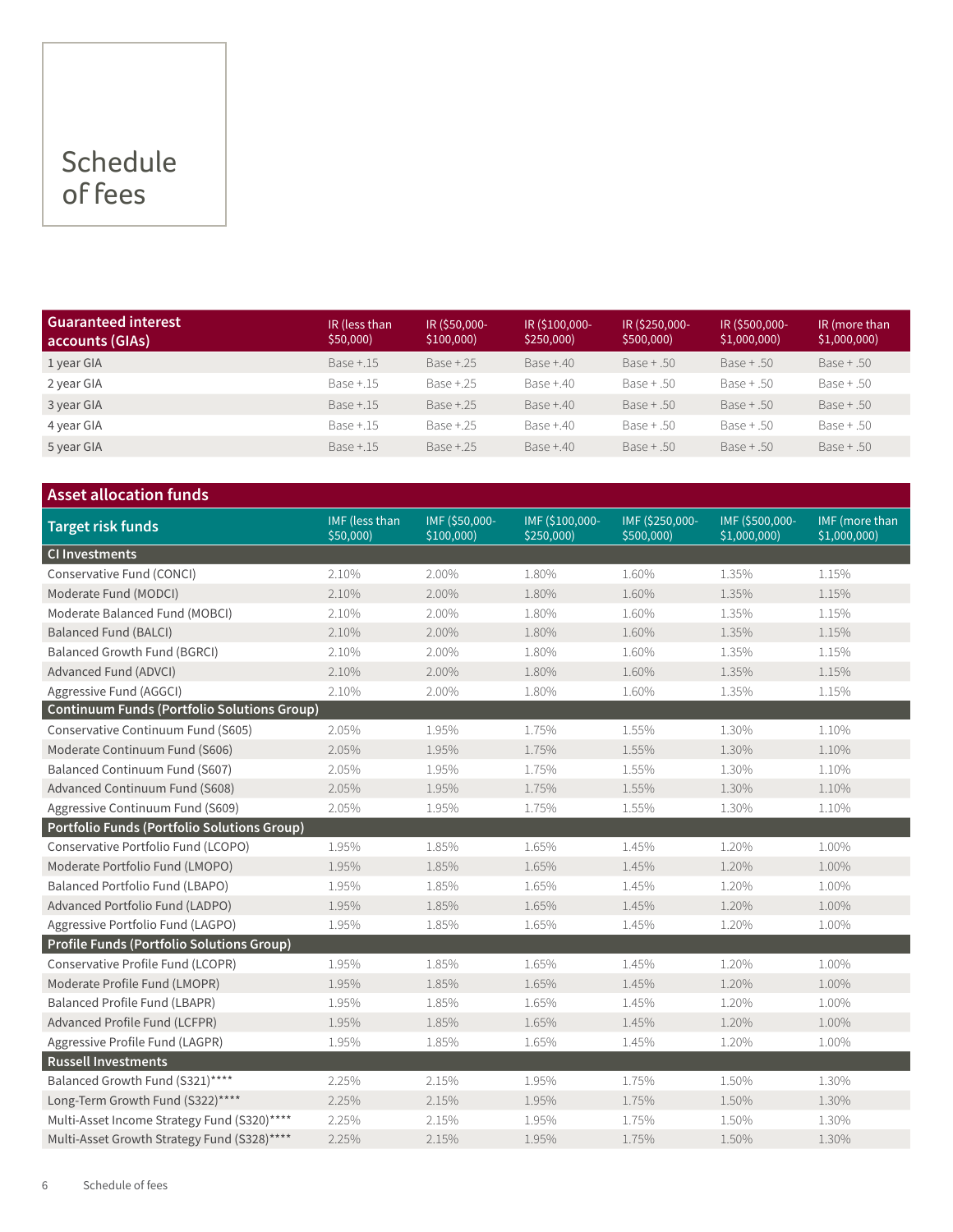| <b>Target date funds</b>                     | IMF (less than<br>\$50,000) | IMF (\$50,000-<br>\$100,000) | IMF (\$100,000-<br>\$250,000 | IMF (\$250,000-<br>\$500,000 | IMF (\$500,000-<br>\$1,000,000 | IMF (more than<br>\$1,000,000 |
|----------------------------------------------|-----------------------------|------------------------------|------------------------------|------------------------------|--------------------------------|-------------------------------|
| Lifecycle (CI Investments)                   |                             |                              |                              |                              |                                |                               |
| LifeCycle 2015 Portfolio Fund (CI15)         | 2.10%                       | 2.00%                        | 1.80%                        | 1.60%                        | 1.35%                          | 1.15%                         |
| LifeCycle 2020 Portfolio Fund (CI20)         | 2.10%                       | 2.00%                        | 1.80%                        | 1.60%                        | 1.35%                          | 1.15%                         |
| LifeCycle 2025 Portfolio Fund (CI25)         | 2.10%                       | 2.00%                        | 1.80%                        | 1.60%                        | 1.35%                          | 1.15%                         |
| LifeCycle 2030 Portfolio Fund (CI30)         | 2.10%                       | 2.00%                        | 1.80%                        | 1.60%                        | 1.35%                          | 1.15%                         |
| LifeCycle 2035 Portfolio Fund (CI35)         | 2.10%                       | 2.00%                        | 1.80%                        | 1.60%                        | 1.35%                          | 1.15%                         |
| LifeCycle 2040 Portfolio Fund (CI40)         | 2.10%                       | 2.00%                        | 1.80%                        | 1.60%                        | 1.35%                          | 1.15%                         |
| LifeCycle 2045 Portfolio Fund (CI45)         | 2.10%                       | 2.00%                        | 1.80%                        | 1.60%                        | 1.35%                          | 1.15%                         |
| LifeCycle 2050 Portfolio Fund (CI50)         | 2.10%                       | 2.00%                        | 1.80%                        | 1.60%                        | 1.35%                          | 1.15%                         |
| LifeCycle 2055 Portfolio Fund (CI55)         | 2.10%                       | 2.00%                        | 1.80%                        | 1.60%                        | 1.35%                          | 1.15%                         |
| LifeCycle Income Portfolio Fund (CIINC)      | 2.10%                       | 2.00%                        | 1.80%                        | 1.60%                        | 1.35%                          | 1.15%                         |
| <b>Cadence (Portfolio Solutions Group)</b>   |                             |                              |                              |                              |                                |                               |
| Cadence 2010 Retirement Fund (CAD10)****     | 2.00%                       | 1.90%                        | 1.70%                        | 1.50%                        | 1.25%                          | 1.05%                         |
| Cadence 2015 Retirement Fund (CAD15)****     | 2.00%                       | 1.90%                        | 1.70%                        | 1.50%                        | 1.25%                          | 1.05%                         |
| Cadence 2020 Fund (CAD20)                    | 2.00%                       | 1.90%                        | 1.70%                        | 1.50%                        | 1.25%                          | 1.05%                         |
| Cadence 2025 Fund (CAD25)                    | 2.00%                       | 1.90%                        | 1.70%                        | 1.50%                        | 1.25%                          | 1.05%                         |
| Cadence 2030 Fund (CAD30)                    | 2.00%                       | 1.90%                        | 1.70%                        | 1.50%                        | 1.25%                          | 1.05%                         |
| Cadence 2035 Fund (CAD35)                    | 2.00%                       | 1.90%                        | 1.70%                        | 1.50%                        | 1.25%                          | 1.05%                         |
| Cadence 2040 Fund (CAD40)                    | 2.00%                       | 1.90%                        | 1.70%                        | 1.50%                        | 1.25%                          | 1.05%                         |
| Cadence 2045 Fund (CAD45)                    | 2.00%                       | 1.90%                        | 1.70%                        | 1.50%                        | 1.25%                          | 1.05%                         |
| Cadence 2050 Fund (CAD50)                    | 2.00%                       | 1.90%                        | 1.70%                        | 1.50%                        | 1.25%                          | 1.05%                         |
| Cadence 2055 Fund (CAD55)                    | 2.00%                       | 1.90%                        | 1.70%                        | 1.50%                        | 1.25%                          | 1.05%                         |
| Cadence 2060 Fund (CAD60)                    | 2.00%                       | 1.90%                        | 1.70%                        | 1.50%                        | 1.25%                          | 1.05%                         |
| Cadence Retirement Fund (CADRT)****          | 2.00%                       | 1.90%                        | 1.70%                        | 1.50%                        | 1.25%                          | 1.05%                         |
| Cadence Equity Fund (CADEQ)                  | 2.05%                       | 1.95%                        | 1.75%                        | 1.55%                        | 1.30%                          | 1.10%                         |
| Cadence Fixed Income Fund (CADFI)            | 1.95%                       | 1.85%                        | 1.65%                        | 1.45%                        | 1.20%                          | 1.00%                         |
| ClearPath <sup>®</sup> (Fidelity)            |                             |                              |                              |                              |                                |                               |
| ClearPath 2010 Fund (CP10)****               | 2.06%                       | 1.96%                        | 1.76%                        | 1.56%                        | 1.31%                          | 1.11%                         |
| ClearPath 2015 Fund (CP15)                   | 2.06%                       | 1.96%                        | 1.76%                        | 1.56%                        | 1.31%                          | 1.11%                         |
| ClearPath 2020 Fund (CP20)                   | 2.06%                       | 1.96%                        | 1.76%                        | 1.56%                        | 1.31%                          | 1.11%                         |
| ClearPath 2025 Fund (CP25)                   | 2.06%                       | 1.96%                        | 1.76%                        | 1.56%                        | 1.31%                          | 1.11%                         |
| ClearPath 2030 Fund (CP30)                   | 2.06%                       | 1.96%                        | 1.76%                        | 1.56%                        | 1.31%                          | 1.11%                         |
| ClearPath 2035 Fund (CP35)                   | 2.06%                       | 1.96%                        | 1.76%                        | 1.56%                        | 1.31%                          | 1.11%                         |
| ClearPath 2040 Fund (CP40)                   | 2.06%                       | 1.96%                        | 1.76%                        | 1.56%                        | 1.31%                          | 1.11%                         |
| ClearPath 2045 Fund (CP45)                   | 2.06%                       | 1.96%                        | 1.76%                        | 1.56%                        | 1.31%                          | 1.11%                         |
| ClearPath 2050 Fund (CP50)                   | 2.06%                       | 1.96%                        | 1.76%                        | 1.56%                        | 1.31%                          | 1.11%                         |
| ClearPath 2055 Fund (CP55)                   | 2.06%                       | 1.96%                        | 1.76%                        | 1.56%                        | 1.31%                          | 1.11%                         |
| ClearPath 2060 Fund (CP60)                   | 2.06%                       | 1.96%                        | 1.76%                        | 1.56%                        | 1.31%                          | 1.11%                         |
| ClearPath Income Fund (CPIF)                 | 2.06%                       | 1.96%                        | 1.76%                        | 1.56%                        | 1.31%                          | 1.11%                         |
| <b>Continuum (Portfolio Solutions Group)</b> |                             |                              |                              |                              |                                |                               |
| Continuum 2010 Retirement Fund (CNT10)****   | 2.05%                       | 1.95%                        | 1.75%                        | 1.55%                        | 1.30%                          | 1.10%                         |
| Continuum 2015 Retirement Fund (CNT15)****   | 2.05%                       | 1.95%                        | 1.75%                        | 1.55%                        | 1.30%                          | 1.10%                         |
| Continuum 2020 Fund (CNT20)                  | 2.05%                       | 1.95%                        | 1.75%                        | 1.55%                        | 1.30%                          | 1.10%                         |
| Continuum 2025 Fund (CNT25)                  | 2.05%                       | 1.95%                        | 1.75%                        | 1.55%                        | 1.30%                          | 1.10%                         |
| Continuum 2030 Fund (CNT30)                  | 2.05%                       | 1.95%                        | 1.75%                        | 1.55%                        | 1.30%                          | 1.10%                         |
| Continuum 2035 Fund (CNT35)                  | 2.05%                       | 1.95%                        | 1.75%                        | 1.55%                        | 1.30%                          | 1.10%                         |
| Continuum 2040 Fund (CNT40)                  | 2.05%                       | 1.95%                        | 1.75%                        | 1.55%                        | 1.30%                          | 1.10%                         |
| Continuum 2045 Fund (CNT45)                  | 2.05%                       | 1.95%                        | 1.75%                        | 1.55%                        | 1.30%                          | 1.10%                         |
| Continuum 2050 Fund (CNT50)                  | 2.05%                       | 1.95%                        | 1.75%                        | 1.55%                        | 1.30%                          | 1.10%                         |
| Continuum 2055 Fund (CNT55)                  | 2.05%                       | 1.95%                        | 1.75%                        | 1.55%                        | 1.30%                          | 1.10%                         |
| Continuum 2060 Fund (CNT60)                  | 2.05%                       | 1.95%                        | 1.75%                        | 1.55%                        | 1.30%                          | 1.10%                         |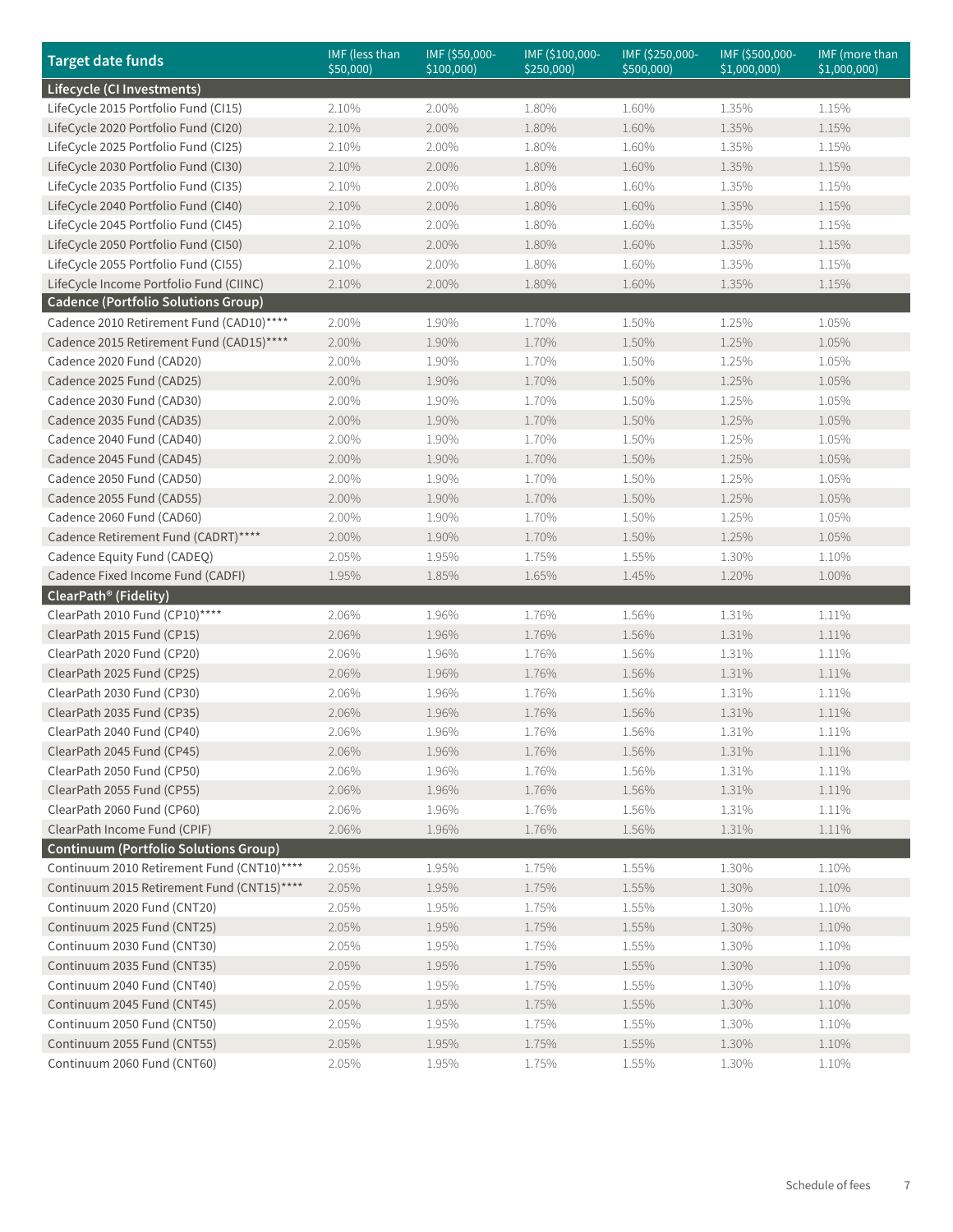| <b>Target date funds</b>                  | IMF (less than<br>\$50,000) | IMF (\$50,000-<br>\$100,000) | IMF (\$100,000-<br>\$250,000 | IMF (\$250,000-<br>\$500,000) | IMF (\$500,000-<br>\$1,000,000 | IMF (more than<br>\$1,000,000 |
|-------------------------------------------|-----------------------------|------------------------------|------------------------------|-------------------------------|--------------------------------|-------------------------------|
| Harmonized (Portfolio Solutions Group)    |                             |                              |                              |                               |                                |                               |
| Harmonized Fund 2015 Retirement (H15)**** | 1.85%                       | 1.75%                        | 1.55%                        | 1.35%                         | 1.10%                          | 0.90%                         |
| Harmonized Fund 2020 (H20)                | 1.85%                       | 1.75%                        | 1.55%                        | 1.35%                         | 1.10%                          | 0.90%                         |
| Harmonized Fund 2025 (H25)                | 1.85%                       | 1.75%                        | 1.55%                        | 1.35%                         | 1.10%                          | 0.90%                         |
| Harmonized Fund 2030 (H30)                | 1.85%                       | 1.75%                        | 1.55%                        | 1.35%                         | 1.10%                          | 0.90%                         |
| Harmonized Fund 2035 (H35)                | 1.85%                       | 1.75%                        | 1.55%                        | 1.35%                         | 1.10%                          | 0.90%                         |
| Harmonized Fund 2040 (H40)                | 1.85%                       | 1.75%                        | 1.55%                        | 1.35%                         | 1.10%                          | 0.90%                         |
| Harmonized Fund 2045 (H45)                | 1.85%                       | 1.75%                        | 1.55%                        | 1.35%                         | 1.10%                          | 0.90%                         |
| Harmonized Fund 2050 (H50)                | 1.85%                       | 1.75%                        | 1.55%                        | 1.35%                         | 1.10%                          | 0.90%                         |
| Harmonized Fund 2055 (H55)                | 1.85%                       | 1.75%                        | 1.55%                        | 1.35%                         | 1.10%                          | 0.90%                         |
| Harmonized Fund 2060 (H60)                | 1.85%                       | 1.75%                        | 1.55%                        | 1.35%                         | 1.10%                          | 0.90%                         |
| LifePath <sup>®</sup> (BlackRock)         |                             |                              |                              |                               |                                |                               |
| LifePath Retirement (BGIRT)****           | 1.95%                       | 1.85%                        | 1.65%                        | 1.45%                         | 1.20%                          | 1.00%                         |
| LifePath 2015 Retirement (BGI15)****      | 1.95%                       | 1.85%                        | 1.65%                        | 1.45%                         | 1.20%                          | 1.00%                         |
| LifePath 2020 (BGI20)                     | 1.95%                       | 1.85%                        | 1.65%                        | 1.45%                         | 1.20%                          | 1.00%                         |
| LifePath 2025 (BGI25)                     | 1.95%                       | 1.85%                        | 1.65%                        | 1.45%                         | 1.20%                          | 1.00%                         |
| LifePath 2030 (BGI30)                     | 1.95%                       | 1.85%                        | 1.65%                        | 1.45%                         | 1.20%                          | 1.00%                         |
| LifePath 2035 (BGI35)                     | 1.95%                       | 1.85%                        | 1.65%                        | 1.45%                         | 1.20%                          | 1.00%                         |
| LifePath 2040 (BGI40)                     | 1.95%                       | 1.85%                        | 1.65%                        | 1.45%                         | 1.20%                          | 1.00%                         |
| LifePath 2045 (BGI45)                     | 1.95%                       | 1.85%                        | 1.65%                        | 1.45%                         | 1.20%                          | 1.00%                         |
| LifePath 2050 (BGI50)                     | 1.95%                       | 1.85%                        | 1.65%                        | 1.45%                         | 1.20%                          | 1.00%                         |
| LifePath 2055 (BGI55)                     | 1.95%                       | 1.85%                        | 1.65%                        | 1.45%                         | 1.20%                          | 1.00%                         |
| LifePath 2060 (BGI60)                     | 1.95%                       | 1.85%                        | 1.65%                        | 1.45%                         | 1.20%                          | 1.00%                         |
| LifePlan (MFS)                            |                             |                              |                              |                               |                                |                               |
| LifePlan Retirement (MFSRT)               | 2.02%                       | 1.92%                        | 1.72%                        | 1.52%                         | 1.27%                          | 1.07%                         |
| LifePlan 2025 (MFS25)                     | 2.02%                       | 1.92%                        | 1.72%                        | 1.52%                         | 1.27%                          | 1.07%                         |
| LifePlan 2030 (MFS30)                     | 2.02%                       | 1.92%                        | 1.72%                        | 1.52%                         | 1.27%                          | 1.07%                         |
| LifePlan 2035 (MFS35)                     | 2.02%                       | 1.92%                        | 1.72%                        | 1.52%                         | 1.27%                          | 1.07%                         |
| LifePlan 2040 (MFS40)                     | 2.02%                       | 1.92%                        | 1.72%                        | 1.52%                         | 1.27%                          | 1.07%                         |
| LifePlan 2045 (MFS45)                     | 2.02%                       | 1.92%                        | 1.72%                        | 1.52%                         | 1.27%                          | 1.07%                         |
| LifePlan 2050 (MFS50)                     | 2.02%                       | 1.92%                        | 1.72%                        | 1.52%                         | 1.27%                          | 1.07%                         |
| LifePlan 2055 (MFS55)                     | 2.02%                       | 1.92%                        | 1.72%                        | 1.52%                         | 1.27%                          | 1.07%                         |
| LifePlan 2060 (MFS60)                     | 2.02%                       | 1.92%                        | 1.72%                        | 1.52%                         | 1.27%                          | 1.07%                         |
| LifePlan 2065 (MFS65)                     | 2.02%                       | 1.92%                        | 1.72%                        | 1.52%                         | 1.27%                          | 1.07%                         |
| <b>Sustainable Target Date (JPM)</b>      |                             |                              |                              |                               |                                |                               |
| Sustainable Income (JPMIN)                | 2.07%                       | 1.97%                        | 1.77%                        | 1.57%                         | 1.32%                          | 1.12%                         |
| Sustainable Target Date 2025 (JPM25)      | 2.07%                       | 1.97%                        | 1.77%                        | 1.57%                         | 1.32%                          | 1.12%                         |
| Sustainable Target Date 2030 (JPM30)      | 2.07%                       | 1.97%                        | 1.77%                        | 1.57%                         | 1.32%                          | 1.12%                         |
| Sustainable Target Date 2035 (JPM35)      | 2.07%                       | 1.97%                        | 1.77%                        | 1.57%                         | 1.32%                          | 1.12%                         |
| Sustainable Target Date 2040 (JPM40)      | 2.07%                       | 1.97%                        | 1.77%                        | 1.57%                         | 1.32%                          | 1.12%                         |
| Sustainable Target Date 2045 (JPM45)      | 2.07%                       | 1.97%                        | 1.77%                        | 1.57%                         | 1.32%                          | 1.12%                         |
| Sustainable Target Date 2050 (JPM50)      | 2.07%                       | 1.97%                        | 1.77%                        | 1.57%                         | 1.32%                          | 1.12%                         |
| Sustainable Target Date 2055 (JPM55)      | 2.07%                       | 1.97%                        | 1.77%                        | 1.57%                         | 1.32%                          | 1.12%                         |
| Sustainable Target Date 2060 (JPM60)      | 2.07%                       | 1.97%                        | 1.77%                        | 1.57%                         | 1.32%                          | 1.12%                         |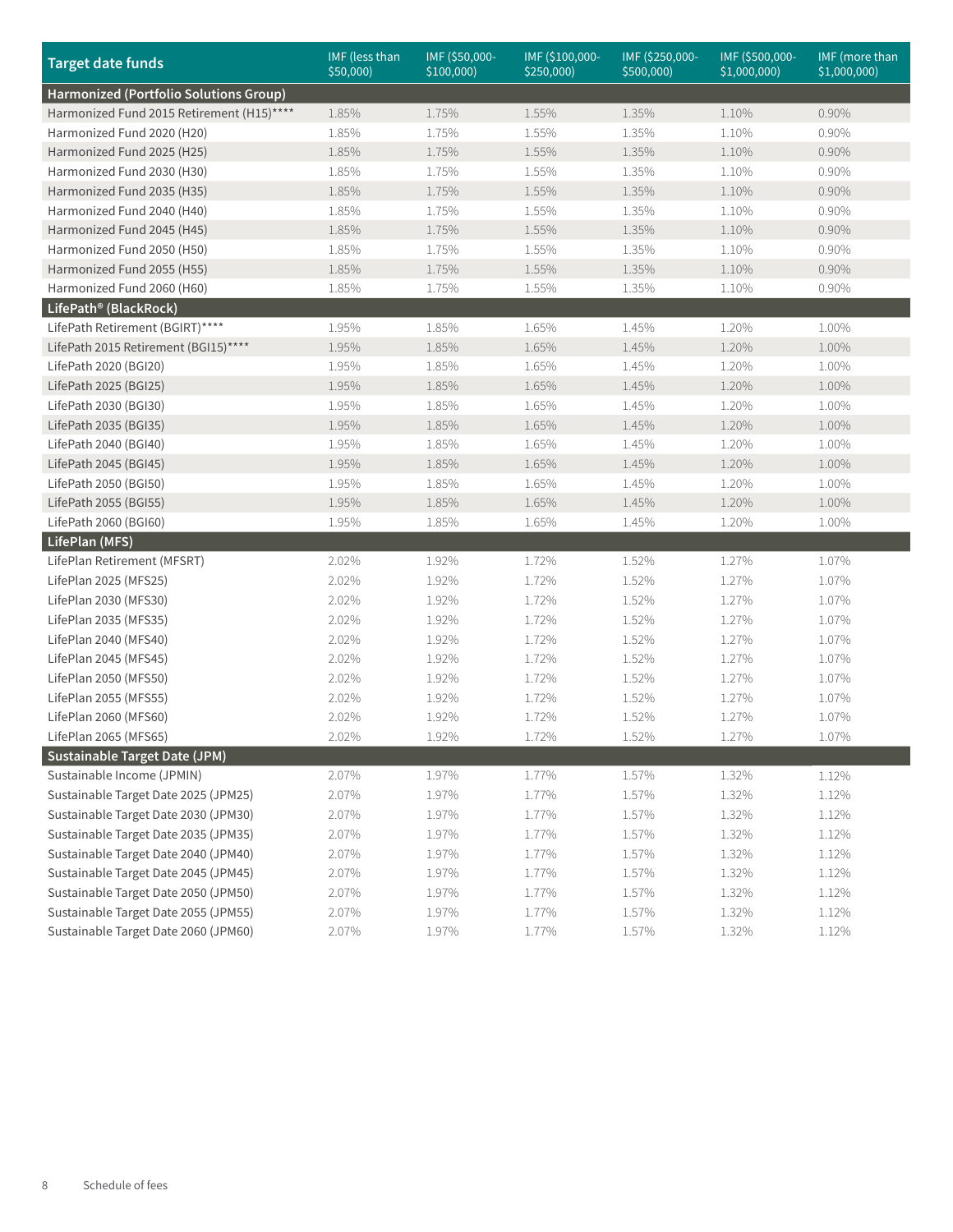| Risk-adjusted target date funds                                    | IMF (less than<br>\$50,000 | IMF (\$50,000-<br>\$100,000 | IMF (\$100,000-<br>\$250,000 | IMF (\$250,000-<br>\$500,000) | IMF (\$500,000-<br>\$1,000,000 | IMF (more than<br>\$1,000,000 |
|--------------------------------------------------------------------|----------------------------|-----------------------------|------------------------------|-------------------------------|--------------------------------|-------------------------------|
| <b>Continuum (Portfolio Solutions Group)</b>                       |                            |                             |                              |                               |                                |                               |
| Continuum Conservative 2015 Retirement (CNY15)****                 | 2.05%                      | 1.95%                       | 1.75%                        | 1.55%                         | 1.30%                          | 1.10%                         |
| Continuum Conservative 2020 (CNY20)                                | 2.05%                      | 1.95%                       | 1.75%                        | 1.55%                         | 1.30%                          | 1.10%                         |
| Continuum Conservative 2025 (CNY25)                                | 2.05%                      | 1.95%                       | 1.75%                        | 1.55%                         | 1.30%                          | 1.10%                         |
| Continuum Conservative 2030 (CNY30)                                | 2.05%                      | 1.95%                       | 1.75%                        | 1.55%                         | 1.30%                          | 1.10%                         |
| Continuum Conservative 2035 (CNY35)                                | 2.05%                      | 1.95%                       | 1.75%                        | 1.55%                         | 1.30%                          | 1.10%                         |
| Continuum Conservative 2040 (CNY40)                                | 2.05%                      | 1.95%                       | 1.75%                        | 1.55%                         | 1.30%                          | 1.10%                         |
| Continuum Conservative 2045 (CNY45)                                | 2.05%                      | 1.95%                       | 1.75%                        | 1.55%                         | 1.30%                          | 1.10%                         |
| Continuum Conservative 2050 (CNY50)                                | 2.05%                      | 1.95%                       | 1.75%                        | 1.55%                         | 1.30%                          | 1.10%                         |
| Continuum Conservative 2055 (CNY55)                                | 2.05%                      | 1.95%                       | 1.75%                        | 1.55%                         | 1.30%                          | 1.10%                         |
| Continuum Conservative 2060 (CNY60)                                | 2.05%                      | 1.95%                       | 1.75%                        | 1.55%                         | 1.30%                          | 1.10%                         |
| Continuum Balanced - See Continuum Funds under Target date funds   |                            |                             |                              |                               |                                |                               |
| Continuum Aggressive 2015 Retirement (CNZ15)****                   | 2.05%                      | 1.95%                       | 1.75%                        | 1.55%                         | 1.30%                          | 1.10%                         |
| Continuum Aggressive 2020 (CNZ20)                                  | 2.05%                      | 1.95%                       | 1.75%                        | 1.55%                         | 1.30%                          | 1.10%                         |
| Continuum Aggressive 2025 (CNZ25)                                  | 2.05%                      | 1.95%                       | 1.75%                        | 1.55%                         | 1.30%                          | 1.10%                         |
| Continuum Aggressive 2030 (CNZ30)                                  | 2.05%                      | 1.95%                       | 1.75%                        | 1.55%                         | 1.30%                          | 1.10%                         |
| Continuum Aggressive 2035 (CNZ35)                                  | 2.05%                      | 1.95%                       | 1.75%                        | 1.55%                         | 1.30%                          | 1.10%                         |
| Continuum Aggressive 2040 (CNZ40)                                  | 2.05%                      | 1.95%                       | 1.75%                        | 1.55%                         | 1.30%                          | 1.10%                         |
| Continuum Aggressive 2045 (CNZ45)                                  | 2.05%                      | 1.95%                       | 1.75%                        | 1.55%                         | 1.30%                          | 1.10%                         |
| Continuum Aggressive 2050 (CNZ50)                                  | 2.05%                      | 1.95%                       | 1.75%                        | 1.55%                         | 1.30%                          | 1.10%                         |
| Continuum Aggressive 2055 (CNZ55)                                  | 2.05%                      | 1.95%                       | 1.75%                        | 1.55%                         | 1.30%                          | 1.10%                         |
| Continuum Aggressive 2060 (CNZ60)                                  | 2.05%                      | 1.95%                       | 1.75%                        | 1.55%                         | 1.30%                          | 1.10%                         |
| Harmonized (Portfolio Solutions Group)                             |                            |                             |                              |                               |                                |                               |
| Harmonized Conservative 2015 Retirement (HY15)****                 | 1.85%                      | 1.75%                       | 1.55%                        | 1.35%                         | 1.10%                          | 0.90%                         |
| Harmonized Conservative 2020 (HY20)                                | 1.85%                      | 1.75%                       | 1.55%                        | 1.35%                         | 1.10%                          | 0.90%                         |
| Harmonized Conservative 2025 (HY25)                                | 1.85%                      | 1.75%                       | 1.55%                        | 1.35%                         | 1.10%                          | 0.90%                         |
| Harmonized Conservative 2030 (HY30)                                | 1.85%                      | 1.75%                       | 1.55%                        | 1.35%                         | 1.10%                          | 0.90%                         |
| Harmonized Conservative 2035 (HY35)                                | 1.85%                      | 1.75%                       | 1.55%                        | 1.35%                         | 1.10%                          | 0.90%                         |
| Harmonized Conservative 2040 (HY40)                                | 1.85%                      | 1.75%                       | 1.55%                        | 1.35%                         | 1.10%                          | 0.90%                         |
| Harmonized Conservative 2045 (HY45)                                | 1.85%                      | 1.75%                       | 1.55%                        | 1.35%                         | 1.10%                          | 0.90%                         |
| Harmonized Conservative 2050 (HY50)                                | 1.85%                      | 1.75%                       | 1.55%                        | 1.35%                         | 1.10%                          | 0.90%                         |
| Harmonized Conservative 2055 (HY55)                                | 1.85%                      | 1.75%                       | 1.55%                        | 1.35%                         | 1.10%                          | 0.90%                         |
| Harmonized Conservative 2060 (HY60)                                | 1.85%                      | 1.75%                       | 1.55%                        | 1.35%                         | 1.10%                          | 0.90%                         |
| Harmonized Balanced - See Harmonized Funds under Target date funds |                            |                             |                              |                               |                                |                               |
| Harmonized Aggressive 2015 Retirement (HZ15)****                   | 1.85%                      | 1.75%                       | 1.55%                        | 1.35%                         | 1.10%                          | 0.90%                         |
| Harmonized Aggressive 2020 (HZ20)                                  | 1.85%                      | 1.75%                       | 1.55%                        | 1.35%                         | 1.10%                          | 0.90%                         |
| Harmonized Aggressive 2025 (HZ25)                                  | 1.85%                      | 1.75%                       | 1.55%                        | 1.35%                         | 1.10%                          | 0.90%                         |
| Harmonized Aggressive 2030 (HZ30)                                  | 1.85%                      | 1.75%                       | 1.55%                        | 1.35%                         | 1.10%                          | $0.90\%$                      |
| Harmonized Aggressive 2035 (HZ35)                                  | 1.85%                      | 1.75%                       | 1.55%                        | 1.35%                         | 1.10%                          | 0.90%                         |
| Harmonized Aggressive 2040 (HZ40)                                  | 1.85%                      | 1.75%                       | 1.55%                        | 1.35%                         | 1.10%                          | 0.90%                         |
| Harmonized Aggressive 2045 (HZ45)                                  | 1.85%                      | 1.75%                       | 1.55%                        | 1.35%                         | 1.10%                          | 0.90%                         |
| Harmonized Aggressive 2050 (HZ50)                                  | 1.85%                      | 1.75%                       | 1.55%                        | 1.35%                         | 1.10%                          | 0.90%                         |
| Harmonized Aggressive 2055 (HZ55)                                  | 1.85%                      | 1.75%                       | 1.55%                        | 1.35%                         | 1.10%                          | $0.90\%$                      |
| Harmonized Aggressive 2060 (HZ60)                                  | 1.85%                      | 1.75%                       | 1.55%                        | 1.35%                         | 1.10%                          | 0.90%                         |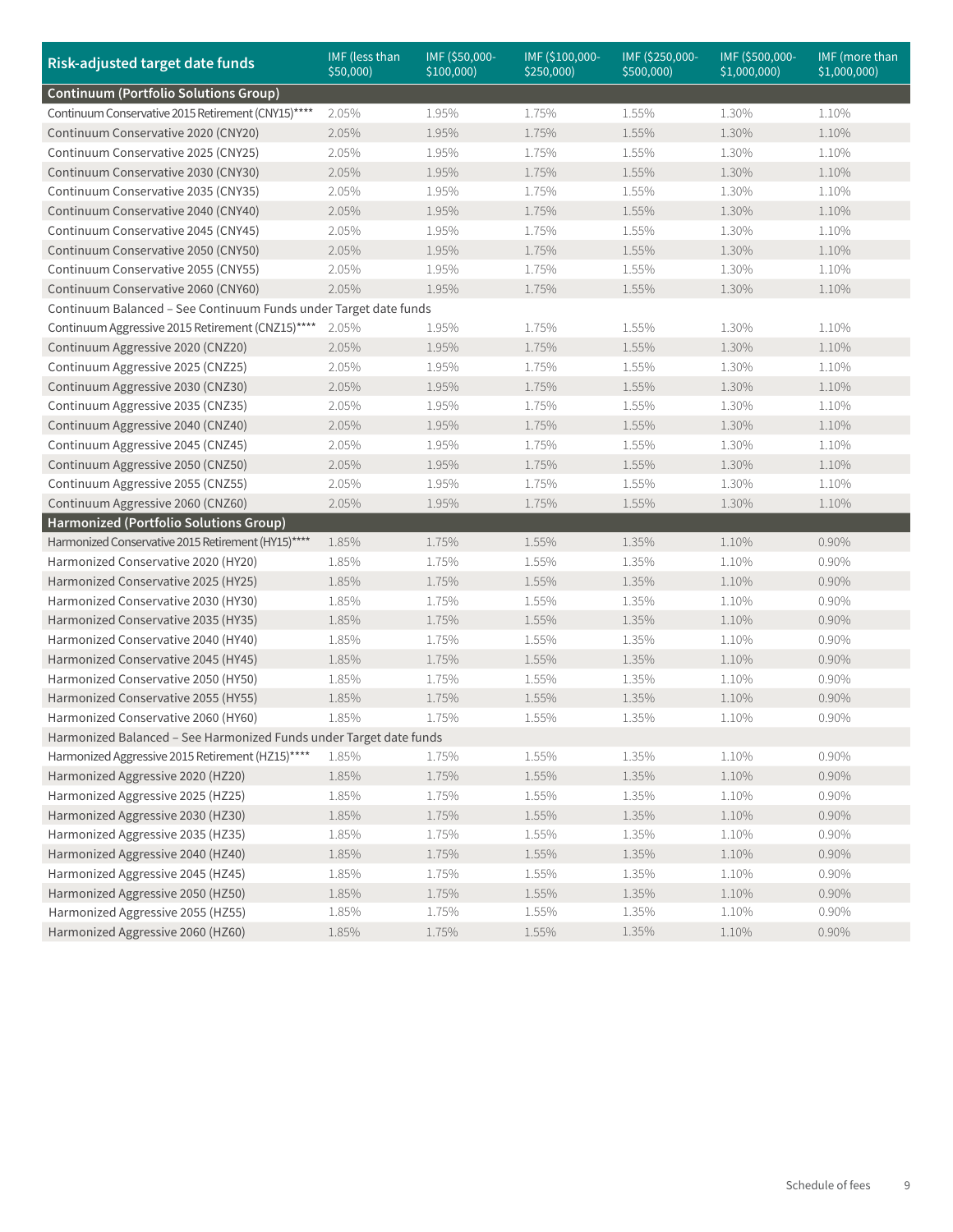| Market-based funds (Investment funds)           |                            |                             |                              |                               |                                |                               |
|-------------------------------------------------|----------------------------|-----------------------------|------------------------------|-------------------------------|--------------------------------|-------------------------------|
| Investment manager                              | IMF (less than<br>\$50,000 | IMF (\$50,000-<br>\$100,000 | IMF (\$100,000-<br>\$250,000 | IMF (\$250,000-<br>\$500,000) | IMF (\$500,000-<br>\$1,000,000 | IMF (more than<br>\$1,000,000 |
| <b>AGF</b>                                      |                            |                             |                              |                               |                                |                               |
| Growth Equity Fund (AGGE)                       | 2.05%                      | 1.95%                       | 1.75%                        | 1.55%                         | 1.30%                          | 1.10%                         |
| American Growth Fund (LAGAG)                    | 2.15%                      | 2.05%                       | 1.85%                        | 1.65%                         | 1.40%                          | 1.20%                         |
| <b>Beutel Goodman</b>                           |                            |                             |                              |                               |                                |                               |
| Bond Fund (LBOBG)                               | 1.75%                      | 1.65%                       | 1.45%                        | 1.25%                         | 1.00%                          | 0.80%                         |
| Canadian Equity Fund (LNABG)                    | 1.85%                      | 1.75%                       | 1.55%                        | 1.35%                         | 1.10%                          | 0.90%                         |
| Balanced Fund (LBABG)                           | 1.85%                      | 1.75%                       | 1.55%                        | 1.35%                         | 1.10%                          | 0.90%                         |
| <b>Balanced Global Fund (BALBG)</b>             | 1.85%                      | 1.75%                       | 1.55%                        | 1.35%                         | 1.10%                          | 0.90%                         |
| Pure Canadian Equity Fund (CEBG)                | 1.85%                      | 1.75%                       | 1.55%                        | 1.35%                         | 1.10%                          | 0.90%                         |
| American Equity Fund (S261)                     | 1.90%                      | 1.80%                       | 1.60%                        | 1.40%                         | 1.15%                          | 0.95%                         |
| <b>Bissett / Templeton</b>                      |                            |                             |                              |                               |                                |                               |
| Core Plus Bond Fund (S158) - Bissett            | 1.90%                      | 1.80%                       | 1.60%                        | 1.40%                         | 1.15%                          | 0.95%                         |
| Canadian Equity Fund (S103) - Bissett           | 2.05%                      | 1.95%                       | 1.75%                        | 1.55%                         | 1.30%                          | 1.10%                         |
| Balanced Fund (S104) - Templeton                | 2.05%                      | 1.95%                       | 1.75%                        | 1.55%                         | 1.30%                          | 1.10%                         |
| International Equity Fund (LIET)* - Templeton   | 2.30%                      | 2.20%                       | 2.00%                        | 1.80%                         | 1.55%                          | 1.35%                         |
| International Equity N Fund (LIETN) - Templeton | 2.30%                      | 2.20%                       | 2.00%                        | 1.80%                         | 1.55%                          | 1.35%                         |
| Cdn Small Cap Equity Fund (S105) - Bissett      | 2.50%                      | 2.40%                       | 2.20%                        | 2.00%                         | 1.75%                          | 1.55%                         |
| <b>Brandywine</b>                               |                            |                             |                              |                               |                                |                               |
| Global Bond Fund (LIBP)                         | 1.95%                      | 1.85%                       | 1.65%                        | 1.45%                         | 1.20%                          | 1.00%                         |
| <b>Capital Group</b>                            |                            |                             |                              |                               |                                |                               |
| Global Equity Fund (GECG)                       | 2.20%                      | 2.10%                       | 1.90%                        | 1.70%                         | 1.45%                          | 1.25%                         |
| <b>CIBC</b>                                     |                            |                             |                              |                               |                                |                               |
| Core Plus Bond Fund (CBR)                       | 1.90%                      | 1.80%                       | 1.60%                        | 1.40%                         | 1.15%                          | 0.95%                         |
| <b>CI Investments</b>                           |                            |                             |                              |                               |                                |                               |
| Cambridge Asset Allocation Fund (CAACI)         | 2.15%                      | 2.05%                       | 1.85%                        | 1.65%                         | 1.40%                          | 1.20%                         |
| Cambridge All Canadian Equity Fund (TRCE)       | 2.05%                      | 1.95%                       | 1.75%                        | 1.55%                         | 1.30%                          | 1.10%                         |
| Sentry Global Income Fund (AGGI)                | 2.05%                      | 1.95%                       | 1.75%                        | 1.55%                         | 1.30%                          | 1.10%                         |
| Canada Life Asset Management                    |                            |                             |                              |                               |                                |                               |
| International Bond Fund (S036)                  | 1.85%                      | 1.75%                       | 1.55%                        | 1.35%                         | 1.10%                          | 0.90%                         |
| Global Equity Fund (GLEOC)                      | 2.05%                      | 1.95%                       | 1.75%                        | 1.55%                         | 1.30%                          | 1.10%                         |
| Far East Fund (LSGAG)                           | 2.15%                      | 2.05%                       | 1.85%                        | 1.65%                         | 1.40%                          | 1.20%                         |
| Far East Equity Fund (S038)****                 | 2.15%                      | 2.05%                       | 1.85%                        | 1.65%                         | 1.40%                          | 1.20%                         |
| Long-Term Bond Fund (LTBL)                      | 1.60%                      | 1.50%                       | 1.30%                        | 1.10%                         | 0.85%                          | 0.65%                         |
| Real Return Bond Fund (RRBP)                    | 1.60%                      | 1.50%                       | 1.30%                        | 1.10%                         | 0.85%                          | 0.65%                         |
| Ultra Long Term Bond Fund (ULTBP)               | 1.65%                      | 1.55%                       | 1.35%                        | 1.15%                         | 0.90%                          | 0.70%                         |
| Mortgage Fund (LLMRT)                           | 1.90%                      | 1.80%                       | 1.60%                        | 1.40%                         | 1.15%                          | 0.95%                         |
| Commercial Mortgage Fund (LMG)                  | 1.90%                      | 1.80%                       | 1.60%                        | 1.40%                         | 1.15%                          | 0.95%                         |
| Connor, Clark & Lunn                            |                            |                             |                              |                               |                                |                               |
| Bond Fund (CCLB)                                | 1.75%                      | 1.65%                       | 1.45%                        | 1.25%                         | 1.00%                          | 0.80%                         |
| Equity Fund (PCE)                               | 1.85%                      | 1.75%                       | 1.55%                        | 1.35%                         | 1.10%                          | 0.90%                         |
| Balanced Fund (PCB)                             | 1.85%                      | 1.75%                       | 1.55%                        | 1.35%                         | 1.10%                          | 0.90%                         |
| International Equity Fund (CCLI)****            | 2.25%                      | 2.15%                       | 1.95%                        | 1.75%                         | 1.50%                          | 1.30%                         |
| International Equity Fund (IESR)                | 2.15%                      | 2.05%                       | 1.85%                        | 1.65%                         | 1.40%                          | 1.20%                         |
| <b>Dynamic</b>                                  |                            |                             |                              |                               |                                |                               |
| Partners Fund (DYPF)                            | 2.35%                      | 2.25%                       | 2.05%                        | 1.85%                         | 1.60%                          | 1.40%                         |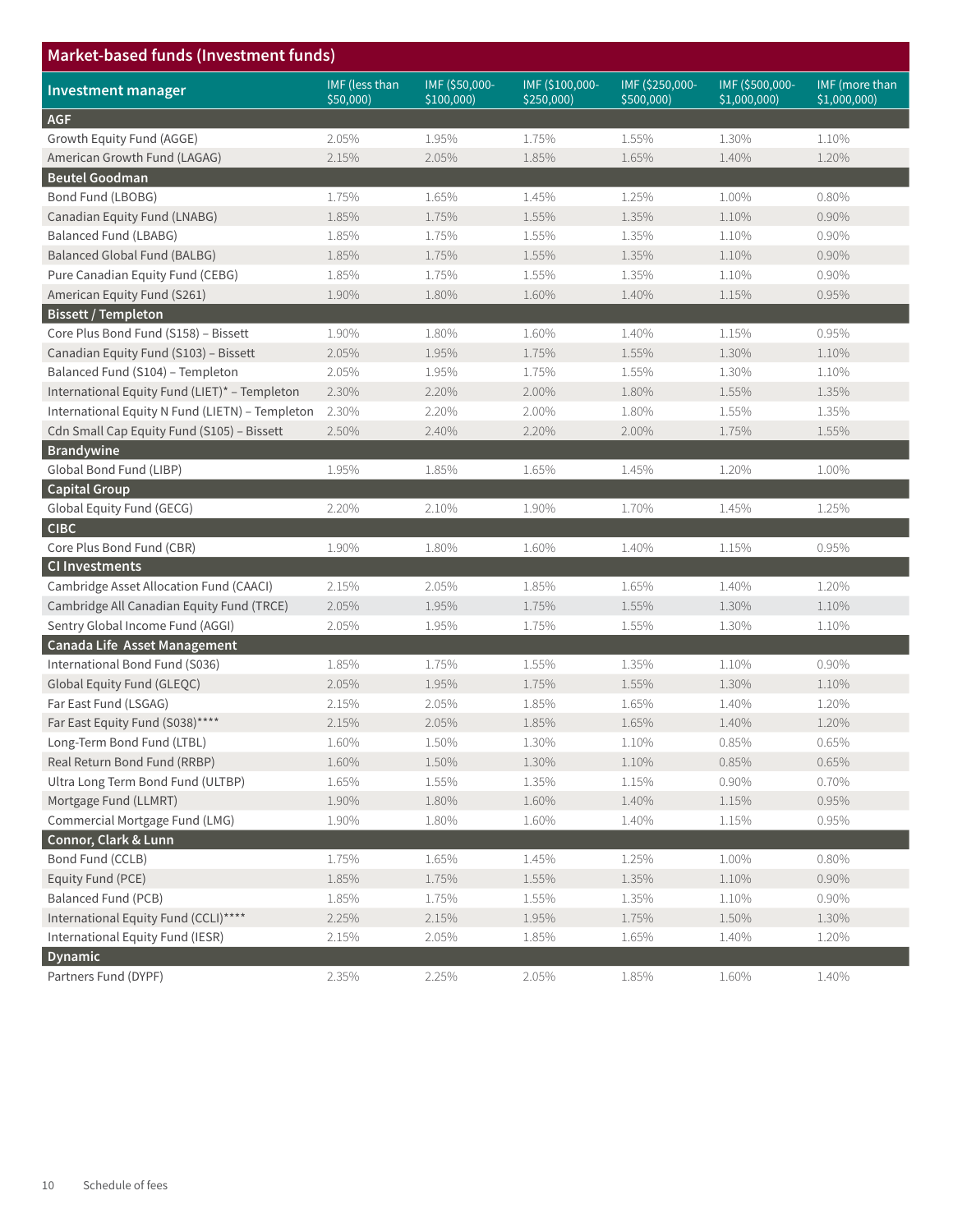| <b>Investment manager</b>                                                   | IMF (less than<br>\$50,000 | IMF (\$50,000-<br>\$100,000 | IMF (\$100,000-<br>\$250,000 | IMF (\$250,000-<br>\$500,000) | IMF (\$500,000-<br>\$1,000,000 | IMF (more than<br>\$1,000,000 |
|-----------------------------------------------------------------------------|----------------------------|-----------------------------|------------------------------|-------------------------------|--------------------------------|-------------------------------|
| Fidelity                                                                    |                            |                             |                              |                               |                                |                               |
| Global Fund (S184)                                                          | 2.40%                      | 2.30%                       | 2.10%                        | 1.90%                         | 1.65%                          | 1.45%                         |
| Canadian Bond Trust (CBTF)                                                  | 1.80%                      | 1.70%                       | 1.50%                        | 1.30%                         | 1.05%                          | 0.85%                         |
| Canadian Money Market Fund (MMF)                                            | 1.65%                      | 1.55%                       | 1.35%                        | 1.15%                         | 0.90%                          | 0.70%                         |
| Canadian Core Plus Bond Fund (CPBF)                                         | 1.85%                      | 1.75%                       | 1.55%                        | 1.35%                         | 1.10%                          | 0.90%                         |
| Canadian Core Equity Trust (CCEF)                                           | 1.95%                      | 1.85%                       | 1.65%                        | 1.45%                         | 1.20%                          | 1.00%                         |
| Canadian Systematic Equity Trust (CSEF)                                     | 1.95%                      | 1.85%                       | 1.65%                        | 1.45%                         | 1.20%                          | 1.00%                         |
| Canadian Balanced Fund (CBALF)                                              | 2.25%                      | 2.15%                       | 1.95%                        | 1.75%                         | 1.50%                          | 1.30%                         |
| Select International Equity Trust (SIEF)****                                | 2.30%                      | 2.20%                       | 2.00%                        | 1.80%                         | 1.55%                          | 1.35%                         |
| True North Fund® (S176)                                                     | 2.35%                      | 2.25%                       | 2.05%                        | 1.85%                         | 1.60%                          | 1.40%                         |
| Canadian Asset Allocation Fund (S191)                                       | 2.35%                      | 2.25%                       | 2.05%                        | 1.85%                         | 1.60%                          | 1.40%                         |
| Canadian Disciplined Equity Fund (CDEF)                                     | 2.30%                      | 2.20%                       | 2.00%                        | 1.80%                         | 1.55%                          | 1.35%                         |
| Canadian Growth Company Fund (CGCF)                                         | 2.30%                      | 2.20%                       | 2.00%                        | 1.80%                         | 1.55%                          | 1.35%                         |
| U.S. Large Cap Core Trust (USLC)***                                         | 2.30%                      | 2.20%                       | 2.00%                        | 1.80%                         | 1.55%                          | 1.35%                         |
| American Disciplined Equity Fund (AMDEF)****                                | 2.40%                      | 2.30%                       | 2.10%                        | 1.90%                         | 1.65%                          | 1.45%                         |
| U.S. Focused Stock Fund (GRAF)                                              | 2.40%                      | 2.30%                       | 2.10%                        | 1.90%                         | 1.65%                          | 1.45%                         |
| <b>Fiera Capital</b>                                                        |                            |                             |                              |                               |                                |                               |
| Balanced Core Fund (PSB)                                                    | 1.90%                      | 1.80%                       | 1.60%                        | 1.40%                         | 1.15%                          | 0.95%                         |
| Balanced Fund (S124)****                                                    | 1.85%                      | 1.75%                       | 1.55%                        | 1.35%                         | 1.10%                          | 0.90%                         |
| Fixed Income Fund (S228)****                                                | 1.75%                      | 1.65%                       | 1.45%                        | 1.25%                         | 1.00%                          | 0.80%                         |
| Bond Fund (SICB)****                                                        | 1.80%                      | 1.70%                       | 1.50%                        | 1.30%                         | 1.05%                          | 0.85%                         |
| Canadian Equity Fund (S123)                                                 | 1.85%                      | 1.75%                       | 1.55%                        | 1.35%                         | 1.10%                          | 0.90%                         |
| Equity Fund (PSE)                                                           | 1.90%                      | 1.80%                       | 1.60%                        | 1.40%                         | 1.15%                          | 0.95%                         |
| Global Equity Fund (GEFC)                                                   | 2.15%                      | 2.05%                       | 1.85%                        | 1.65%                         | 1.40%                          | 1.20%                         |
| Foyston, Gordon & Payne                                                     |                            |                             |                              |                               |                                |                               |
| Canadian Value Fund (CVDY)                                                  | 1.90%                      | 1.80%                       | 1.60%                        | 1.40%                         | 1.15%                          | 0.95%                         |
| <b>GWL Realty Advisors</b>                                                  |                            |                             |                              |                               |                                |                               |
| Real Estate Fund (LREG)                                                     | 2.05%                      | 1.95%                       | 1.75%                        | 1.55%                         | 1.30%                          | 1.10%                         |
| Invesco                                                                     |                            |                             |                              |                               |                                |                               |
| Canadian Growth Fund (S289)                                                 | 2.20%                      | 2.10%                       | 1.90%                        | 1.70%                         | 1.45%                          | 1.25%                         |
| Income Growth Fund (TRIG)                                                   | 2.20%                      | 2.10%                       | 1.90%                        | 1.70%                         | 1.45%                          | 1.25%                         |
| U.S. Companies Fund (S329)                                                  | 2.20%                      | 2.10%                       | 1.90%                        | 1.70%                         | 1.45%                          | 1.25%                         |
| <b>Global Equity Fund (TRGE)</b>                                            | 2.20%                      | 2.10%                       | 1.90%                        | 1.70%                         | 1.45%                          | 1.25%                         |
| Canadian Core Plus Bond Fund (S337)                                         | 2.10%                      | 2.00%                       | 1.80%                        | 1.60%                         | 1.35%                          | 1.15%                         |
| Balanced Fund (S288) ****                                                   | 2.20%                      | 2.10%                       | 1.90%                        | 1.70%                         | 1.45%                          | 1.25%                         |
| <b>Irish Life Investment Managers</b><br>Global Low Volatility Fund (LCOMK) | 2.00%                      | 1.90%                       | 1.70%                        | 1.50%                         | 1.25%                          | 1.05%                         |
| Jarislowsky Fraser                                                          |                            |                             |                              |                               |                                |                               |
| Bond Fund (BJF)                                                             | 1.75%                      | 1.65%                       | 1.45%                        | 1.25%                         | 1.00%                          | 0.80%                         |
| Canadian Equity Fund (CEJF)                                                 | 1.85%                      | 1.75%                       | 1.55%                        | 1.35%                         | 1.10%                          | 0.90%                         |
| Balanced Fund (BALJF)***                                                    | 1.85%                      | 1.75%                       | 1.55%                        | 1.35%                         | 1.10%                          | 0.90%                         |
| U.S. Equity Fund (USEJF)***                                                 | 1.85%                      | 1.75%                       | 1.55%                        | 1.35%                         | 1.10%                          | 0.90%                         |
| Global Balanced Fund (S311)                                                 | 1.85%                      | 1.75%                       | 1.55%                        | 1.35%                         | 1.10%                          | 0.90%                         |
| JP Morgan                                                                   |                            |                             |                              |                               |                                |                               |
| International Equity Fund (LLINE)                                           | 2.05%                      | 1.95%                       | 1.75%                        | 1.55%                         | 1.30%                          | 1.10%                         |
| International Opportunity Fund (LIOP)                                       | 2.10%                      | 2.00%                       | 1.80%                        | 1.60%                         | 1.35%                          | 1.15%                         |
| Leith Wheeler                                                               |                            |                             |                              |                               |                                |                               |
| Balanced Fund (S196)                                                        | 1.85%                      | 1.75%                       | 1.55%                        | 1.35%                         | 1.10%                          | 0.90%                         |
| Canadian Equity Fund (S195)                                                 | 1.85%                      | 1.75%                       | 1.55%                        | 1.35%                         | 1.10%                          | 0.90%                         |
| Canadian Core Plus Bond Fund (CPBLW)                                        | 1.75%                      | 1.65%                       | 1.45%                        | 1.25%                         | 1.00%                          | $0.80\%$                      |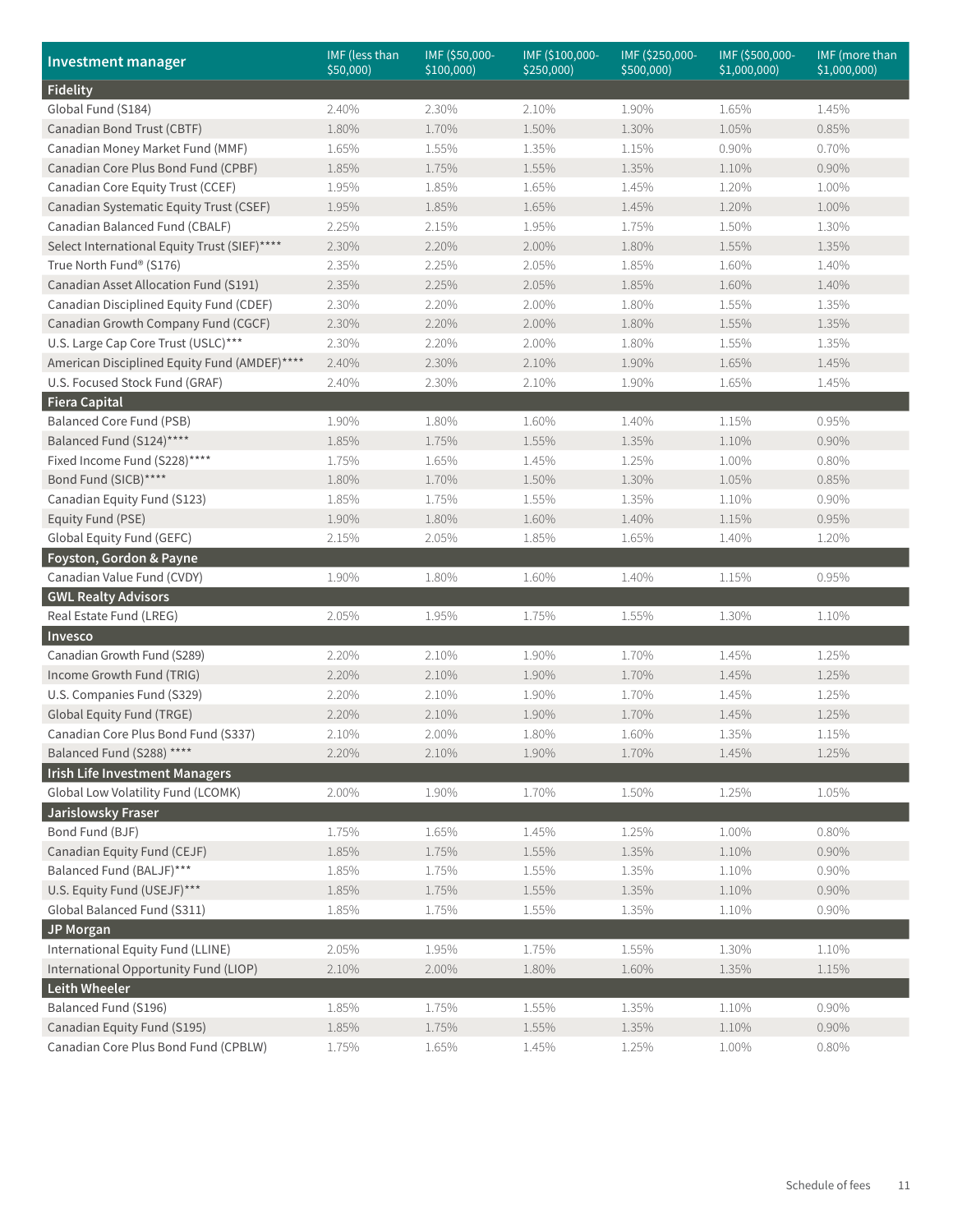| Investment manager                             | IMF (less than<br>\$50,000) | IMF (\$50,000-<br>\$100,000 | IMF (\$100,000-<br>\$250,000) | IMF (\$250,000-<br>\$500,000) | IMF (\$500,000-<br>\$1,000,000 | IMF (more than<br>\$1,000,000 |
|------------------------------------------------|-----------------------------|-----------------------------|-------------------------------|-------------------------------|--------------------------------|-------------------------------|
| <b>MFS</b>                                     |                             |                             |                               |                               |                                |                               |
| Money Market Fund (S143)****                   | 1.55%                       | 1.45%                       | 1.25%                         | 1.05%                         | 0.80%                          | 0.60%                         |
| Fixed Income Fund (FIMB)                       | 1.75%                       | 1.65%                       | 1.45%                         | 1.25%                         | 1.00%                          | 0.80%                         |
| American Equity Fund (AEMB)                    | 1.85%                       | 1.75%                       | 1.55%                         | 1.35%                         | 1.10%                          | 0.90%                         |
| International Equity Fund (IEMB)               | 2.05%                       | 1.95%                       | 1.75%                         | 1.55%                         | 1.30%                          | 1.10%                         |
| Global Equity Fund (GEMB)                      | 2.05%                       | 1.95%                       | 1.75%                         | 1.55%                         | 1.30%                          | 1.10%                         |
| Mackenzie                                      |                             |                             |                               |                               |                                |                               |
| U.S. Large Cap Equity Fund (LUSEG)             | 1.70%                       | 1.60%                       | 1.40%                         | 1.20%                         | 0.95%                          | 0.75%                         |
| Equity Fund (LEMK)                             | 2.00%                       | 1.90%                       | 1.70%                         | 1.50%                         | 1.25%                          | 1.05%                         |
| Canadian Core Growth Fund (LCEGM)              | 2.00%                       | 1.90%                       | 1.70%                         | 1.50%                         | 1.25%                          | 1.05%                         |
| Smaller Company Fund (LSCMK)                   | 2.00%                       | 1.90%                       | 1.70%                         | 1.50%                         | 1.25%                          | 1.05%                         |
| Global Resource Fund (LNRM)                    | 2.00%                       | 1.90%                       | 1.70%                         | 1.50%                         | 1.25%                          | 1.05%                         |
| Canadian Dividend Fund (LDVDM)                 | 2.00%                       | 1.90%                       | 1.70%                         | 1.50%                         | 1.25%                          | 1.05%                         |
| Strategic Income Fund (LCBM)                   | 2.00%                       | 1.90%                       | 1.70%                         | 1.50%                         | 1.25%                          | 1.05%                         |
| Income Fund (LINMK)                            | 2.00%                       | 1.90%                       | 1.70%                         | 1.50%                         | 1.25%                          | 1.05%                         |
| Floating Rate Income Fund (FRIMK)              | 1.85%                       | 1.75%                       | 1.55%                         | 1.35%                         | 1.10%                          | 0.90%                         |
| Canadian Balanced Ivy Fund (LGIMK)             | 2.00%                       | 1.90%                       | 1.70%                         | 1.50%                         | 1.25%                          | 1.05%                         |
| Precious Metals Fund (LPMM)                    | 2.00%                       | 1.90%                       | 1.70%                         | 1.50%                         | 1.25%                          | 1.05%                         |
| Ivy Foreign Equity Fund (FEMK)                 | 2.10%                       | 2.00%                       | 1.80%                         | 1.60%                         | 1.35%                          | 1.15%                         |
| International Equity Fund (ISMK)               | 2.10%                       | 2.00%                       | 1.80%                         | 1.60%                         | 1.35%                          | 1.15%                         |
| Global Growth Fund (LGEM)                      | 2.10%                       | 2.00%                       | 1.80%                         | 1.60%                         | 1.35%                          | 1.15%                         |
| <b>Emerging Markets Fund (LLEMS)</b>           | 2.25%                       | 2.15%                       | 1.95%                         | 1.75%                         | 1.50%                          | 1.30%                         |
| Unconstrained Fixed Income Fund (UFIMK)        | 1.85%                       | 1.75%                       | 1.55%                         | 1.35%                         | 1.10%                          | 0.90%                         |
| North American High Yield Bond Fund (NABMK)    | 1.95%                       | 1.85%                       | 1.65%                         | 1.45%                         | 1.20%                          | 1.00%                         |
| Canadian Equity Index Fund (LEIG)              | 1.50%                       | 1.40%                       | 1.20%                         | 1.00%                         | 0.75%                          | 0.55%                         |
| U.S. Index Registered Fund (USIXG)***          | 1.50%                       | 1.40%                       | 1.20%                         | 1.00%                         | 0.75%                          | 0.55%                         |
| Canadian All Cap Growth Fund (LCEG)            | 1.70%                       | 1.60%                       | 1.40%                         | 1.20%                         | 0.95%                          | 0.75%                         |
| Global Resources Fund (LCRAG)                  | 1.95%                       | 1.85%                       | 1.65%                         | 1.45%                         | 1.20%                          | 1.00%                         |
| Mid Cap Canada Fund (LMCCG)                    | 1.70%                       | 1.60%                       | 1.40%                         | 1.20%                         | 0.95%                          | 0.75%                         |
| Dividend Fund (LDVDG)                          | 1.70%                       | 1.60%                       | 1.40%                         | 1.20%                         | 0.95%                          | 0.75%                         |
| Balanced Index Fund (LBIG)                     | 1.55%                       | 1.45%                       | 1.25%                         | 1.05%                         | 0.80%                          | 0.60%                         |
| Equity/Bond Fund (LEBG)                        | 1.70%                       | 1.60%                       | 1.40%                         | 1.20%                         | 0.95%                          | 0.75%                         |
| U.S. Dividend Fund (USDVG)                     | 1.70%                       | 1.60%                       | 1.40%                         | 1.20%                         | 0.95%                          | 0.75%                         |
| Canadian Diversified Dividend Fund (LDVDL)**** | 1.70%                       | 1.60%                       | 1.40%                         | 1.20%                         | 0.95%                          | 0.75%                         |
| Balanced Growth Fund (LBGRL)****               | 1.70%                       | 1.60%                       | 1.40%                         | 1.20%                         | 0.95%                          | 0.75%                         |
| Diversified Allocation Fund (LDG)              | 1.80%                       | 1.70%                       | 1.50%                         | 1.30%                         | 1.05%                          | 0.85%                         |
| SRI Balanced Fund (SRBAL)                      | 1.75%                       | 1.65%                       | 1.45%                         | 1.25%                         | 1.00%                          | 0.80%                         |
| SRI Canadian Equity Fund (LLEG)                | 1.80%                       | 1.70%                       | 1.50%                         | 1.30%                         | 1.05%                          | 0.85%                         |
| Canadian Concentrated Dividend Fund (S039)     | 1.70%                       | 1.60%                       | 1.40%                         | 1.20%                         | 0.95%                          | 0.75%                         |
| Canadian Equity Fund (S002)                    | 1.70%                       | 1.60%                       | 1.40%                         | 1.20%                         | 0.95%                          | 0.75%                         |
| Canadian Value Equity Fund (LLCNE)             | 1.70%                       | 1.60%                       | 1.40%                         | 1.20%                         | 0.95%                          | 0.75%                         |
| Growth Large Cap Equity Fund (LGREL)****       | 1.70%                       | 1.60%                       | 1.40%                         | 1.20%                         | 0.95%                          | 0.75%                         |
| Balanced Fund (S014)****                       | 1.70%                       | 1.60%                       | 1.40%                         | 1.20%                         | 0.95%                          | 0.75%                         |
| U.S. Core Growth Fund (LLUSE)                  | 1.70%                       | 1.60%                       | 1.40%                         | 1.20%                         | 0.95%                          | 0.75%                         |
| U.S. Disciplined Value Equity Fund (S178)      | 1.70%                       | 1.60%                       | 1.40%                         | 1.20%                         | 0.95%                          | 0.75%                         |
| North American Balanced Fund (PBA)             | 1.80%                       | 1.70%                       | 1.50%                         | 1.30%                         | 1.05%                          | 0.85%                         |
| Diversified Fund (LLDIV)                       | 1.80%                       | 1.70%                       | 1.50%                         | 1.30%                         | 1.05%                          | 0.85%                         |
| Global Infrastructure Equity Fund (GINFL)      | 2.05%                       | 1.95%                       | 1.75%                         | 1.55%                         | 1.30%                          | 1.10%                         |
| Canadian Low Volatility Fund (LLCMK)           | 2.00%                       | 1.90%                       | 1.70%                         | 1.50%                         | 1.25%                          | 1.05%                         |
| Global Monthly Income Fund (LBMK)              | 2.00%                       | 1.90%                       | 1.70%                         | 1.50%                         | 1.25%                          | 1.05%                         |
| Science & Technology Fund (LLSTG)              | 1.80%                       | 1.70%                       | 1.50%                         | 1.30%                         | 1.05%                          | 0.85%                         |
| U.S. Mid Cap Fund (LLMCG)                      | 1.80%                       | 1.70%                       | 1.50%                         | 1.30%                         | 1.05%                          | 0.85%                         |
| U.S. Mid Cap Equity Fund (USGSL)****           | 1.70%                       | 1.60%                       | 1.40%                         | 1.20%                         | 0.95%                          | 0.75%                         |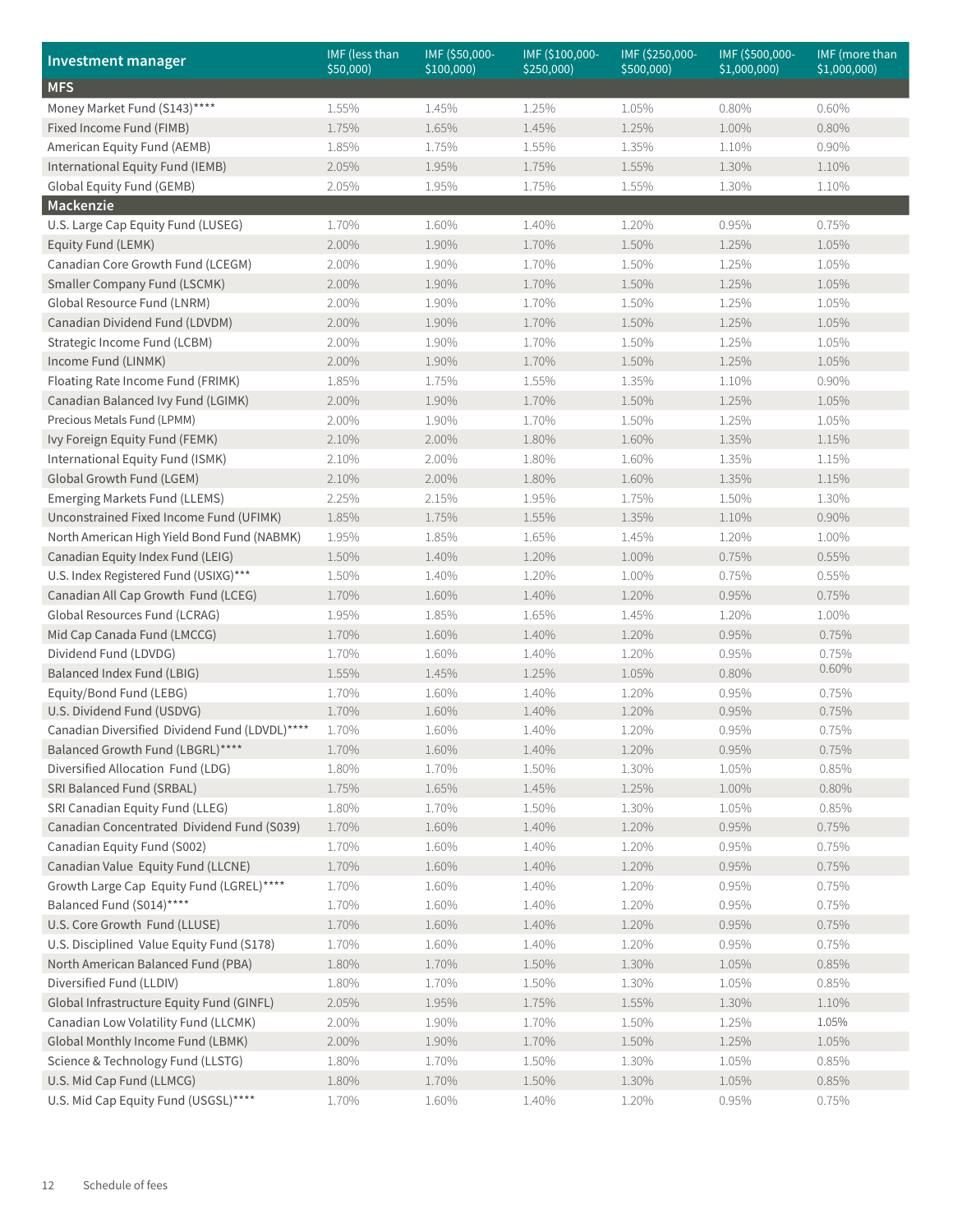| Investment manager                                 | IMF (less than<br>550,000 | IMF (\$50,000-<br>\$100,000 | IMF (\$100,000-<br>\$250,000 | IMF (\$250,000-<br>\$500,000) | IMF (\$500,000-<br>\$1,000,000 | IMF (more than<br>\$1,000,000 |
|----------------------------------------------------|---------------------------|-----------------------------|------------------------------|-------------------------------|--------------------------------|-------------------------------|
| Mackenzie (continued)                              |                           |                             |                              |                               |                                |                               |
| Money Market Fund (LLMON)                          | 1.30%                     | 1.20%                       | 1.00%                        | 0.80%                         | 0.55%                          | 0.35%                         |
| Money Market (LK) Fund (S029)                      | 1.30%                     | 1.20%                       | 1.00%                        | 0.80%                         | 0.55%                          | 0.35%                         |
| Canadian Bond Fund (LCBG)                          | 1.60%                     | 1.50%                       | 1.30%                        | 1.10%                         | 0.85%                          | 0.65%                         |
| Core Bond Fund (LLBON)                             | 1.60%                     | 1.50%                       | 1.30%                        | 1.10%                         | 0.85%                          | 0.65%                         |
| Canadian Short Term Bond Fund (STBP)               | 1.60%                     | 1.50%                       | 1.30%                        | 1.10%                         | 0.85%                          | 0.65%                         |
| Core Plus Bond Fund (S019)                         | 1.65%                     | 1.55%                       | 1.35%                        | 1.15%                         | 0.90%                          | 0.70%                         |
| Canadian Bond Universe Index Fund (LCBIL)          | 1.50%                     | 1.40%                       | 1.20%                        | 1.00%                         | 0.75%                          | 0.55%                         |
| Corporate Bond Fund (CORBP)                        | 1.60%                     | 1.50%                       | 1.30%                        | 1.10%                         | 0.85%                          | 0.65%                         |
| Government Bond Fund (LGBG)                        | 1.60%                     | 1.50%                       | 1.30%                        | 1.10%                         | 0.85%                          | 0.65%                         |
| Canadian Income Fund (LINCL)****                   | 1.70%                     | 1.60%                       | 1.40%                        | 1.20%                         | 0.95%                          | 0.75%                         |
| SRI Bond Fund (SRBP)****                           | 1.65%                     | 1.55%                       | 1.35%                        | 1.15%                         | 0.90%                          | 0.70%                         |
| Income Plus Fund (LIG)                             | 1.70%                     | 1.60%                       | 1.40%                        | 1.20%                         | 0.95%                          | 0.75%                         |
| Mawer                                              |                           |                             |                              |                               |                                |                               |
| Global Equity (GEMA)                               | 2.15%                     | 2.05%                       | 1.85%                        | 1.65%                         | 1.40%                          | 1.20%                         |
| International Equity (IEMA)                        | 2.15%                     | 2.05%                       | 1.85%                        | 1.65%                         | 1.40%                          | 1.20%                         |
| <b>Montrusco Bolton</b>                            |                           |                             |                              |                               |                                |                               |
| Canadian Equity Fund (LCEMO)****                   | 1.95%                     | 1.85%                       | 1.65%                        | 1.45%                         | 1.20%                          | 1.00%                         |
| Growth Equity Fund (MTGE)                          | 1.95%                     | 1.85%                       | 1.65%                        | 1.45%                         | 1.20%                          | 1.00%                         |
| <b>NEI Investments</b>                             |                           |                             |                              |                               |                                |                               |
| Socially Responsible Bond Fund (CBMER)             | 1.65%                     | 1.55%                       | 1.35%                        | 1.15%                         | 0.90%                          | 0.70%                         |
| Socially Responsible Cdn Equity Fund (JSMER)****   | 2.10%                     | 2.00%                       | 1.80%                        | 1.60%                         | 1.35%                          | 1.15%                         |
| Socially Responsible U.S. Equity Fund (USMER)****  | 2.25%                     | 2.15%                       | 1.95%                        | 1.75%                         | 1.50%                          | 1.30%                         |
| Socially Responsible Int'l Equity Fund (IEMER)**** | 2.25%                     | 2.15%                       | 1.95%                        | 1.75%                         | 1.50%                          | 1.30%                         |
| Phillips, Hager & North                            |                           |                             |                              |                               |                                |                               |
| <b>Balanced Pension Trust (S147)</b>               | 1.90%                     | 1.80%                       | 1.60%                        | 1.40%                         | 1.15%                          | 0.95%                         |
| Bond Fund (S149)                                   | 1.75%                     | 1.65%                       | 1.45%                        | 1.25%                         | 1.00%                          | 0.80%                         |
| Canadian Equity Fund (S269)                        | 1.90%                     | 1.80%                       | 1.60%                        | 1.40%                         | 1.15%                          | 0.95%                         |
| Canadian Core Plus Bond Fund (CPBPH)               | 1.85%                     | 1.75%                       | 1.55%                        | 1.35%                         | 1.10%                          | 0.90%                         |
| <b>Portfolio Solutions Group</b>                   |                           |                             |                              |                               |                                |                               |
| Harmonized Fixed Income Fund (HFIPS)               | 1.80%                     | 1.70%                       | 1.50%                        | 1.30%                         | 1.05%                          | 0.85%                         |
| Harmonized Canadian Equity Fund (HCEPS)            | 1.85%                     | 1.75%                       | 1.55%                        | 1.35%                         | 1.10%                          | 0.90%                         |
| Harmonized Foreign Equity Fund (HFEPS)             | 2.00%                     | 1.90%                       | 1.70%                        | 1.50%                         | 1.25%                          | 1.05%                         |
| Harmonized Special Equity Fund (HSEPS)             | 2.05%                     | 1.95%                       | 1.75%                        | 1.55%                         | 1.30%                          | 1.10%                         |
| <b>Portico Investment Management</b>               |                           |                             |                              |                               |                                |                               |
| Money Market Fund (LLMON)                          | 1.30%                     | 1.20%                       | 1.00%                        | 0.80%                         | 0.55%                          | 0.35%                         |
| Money Market (LK) Fund (S029)                      | 1.30%                     | 1.20%                       | 1.00%                        | 0.80%                         | 0.55%                          | 0.35%                         |
| Canadian Bond Fund (LCBG)                          | 1.60%                     | 1.50%                       | 1.30%                        | 1.10%                         | 0.85%                          | 0.65%                         |
| Core Bond Fund (LLBON)                             | 1.60%                     | 1.50%                       | 1.30%                        | 1.10%                         | 0.85%                          | 0.65%                         |
| Canadian Short Term Bond Fund (STBP)               | 1.60%                     | 1.50%                       | 1.30%                        | 1.10%                         | 0.85%                          | 0.65%                         |
| Core Plus Bond Fund (S019)                         | 1.65%                     | 1.55%                       | 1.35%                        | 1.15%                         | 0.90%                          | 0.70%                         |
| Canadian Bond Universe Index Fund (LCBIL)          | 1.50%                     | 1.40%                       | 1.20%                        | 1.00%                         | 0.75%                          | 0.55%                         |
| Corporate Bond Fund (CORBP)                        | 1.60%                     | 1.50%                       | 1.30%                        | 1.10%                         | 0.85%                          | 0.65%                         |
| Government Bond Fund (LGBG)                        | 1.60%                     | 1.50%                       | 1.30%                        | 1.10%                         | 0.85%                          | 0.65%                         |
| Canadian Income Fund (LINCL)****                   | 1.70%                     | 1.60%                       | 1.40%                        | 1.20%                         | 0.95%                          | 0.75%                         |
| SRI Bond Fund (SRBP)****                           | 1.65%                     | 1.55%                       | 1.35%                        | 1.15%                         | 0.90%                          | 0.70%                         |
| Income Fund (LIG)                                  | 1.70%                     | 1.60%                       | 1.40%                        | 1.20%                         | 0.95%                          | 0.75%                         |
| <b>Putnam Investments</b>                          |                           |                             |                              |                               |                                |                               |
| U.S. Low Volatility Fund (USLVP)                   | 1.95%                     | 1.85%                       | 1.65%                        | 1.45%                         | 1.20%                          | 1.00%                         |
| U.S. Growth Fund (LAEM)                            | 2.10%                     | 2.00%                       | 1.80%                        | 1.60%                         | 1.35%                          | 1.15%                         |
| U.S. Value Fund (USVEP)                            | 1.85%                     | 1.75%                       | 1.55%                        | 1.35%                         | 1.10%                          | 0.90%                         |
| Global Equity Fund (LGEL)                          | 2.05%                     | 1.95%                       | 1.75%                        | 1.55%                         | 1.30%                          | 1.10%                         |
| International Equity Fund (LIEP)                   | 2.05%                     | 1.95%                       | 1.75%                        | 1.55%                         | 1.30%                          | 1.10%                         |
| Emerging Markets Fund (EMP)                        | 2.20%                     | 2.10%                       | 1.90%                        | 1.70%                         | 1.45%                          | 1.25%                         |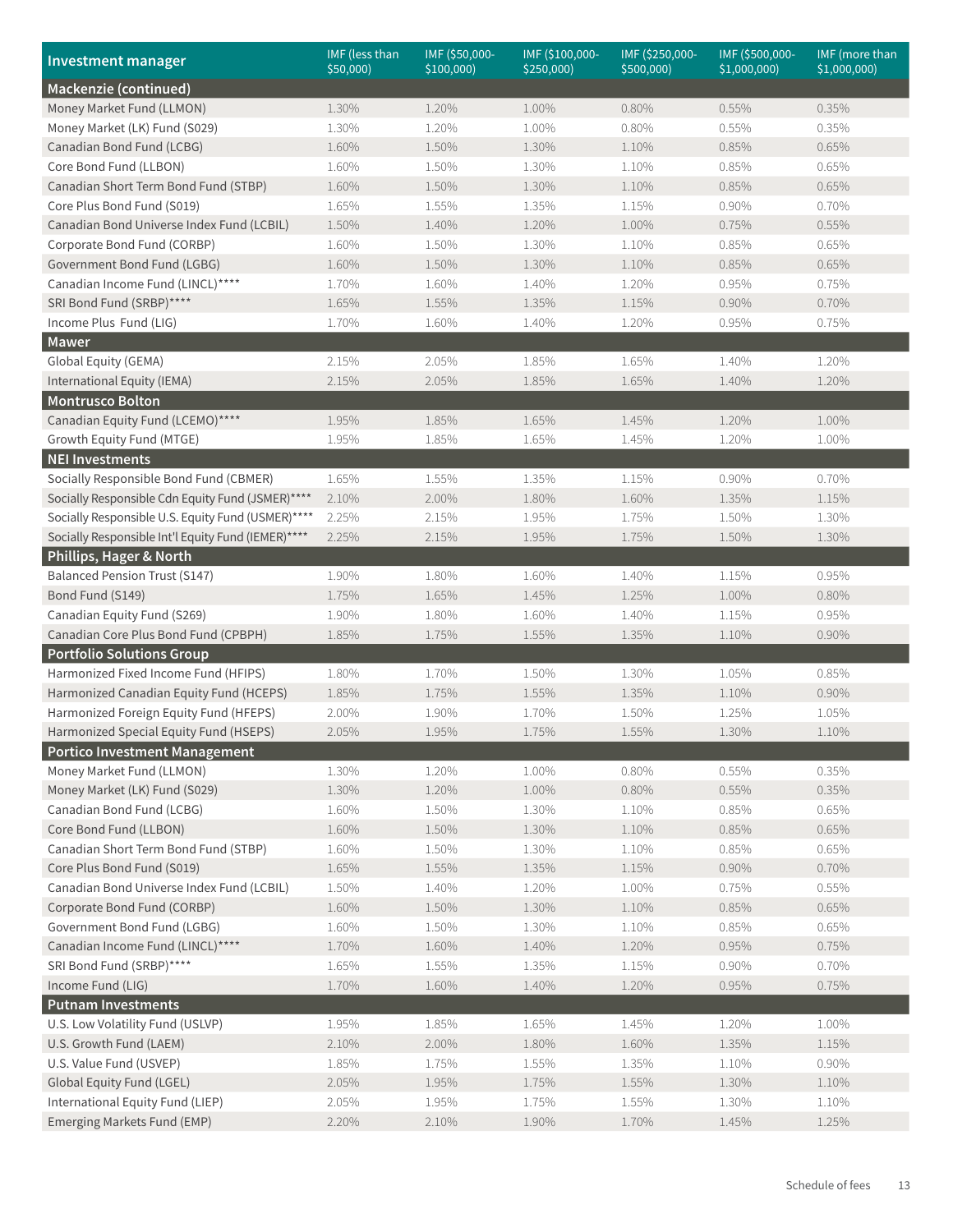| <b>Investment manager</b>               | IMF (less than<br>\$50,000 | IMF (\$50,000-<br>\$100,000 | IMF (\$100,000-<br>\$250,000 | IMF (\$250,000-<br>\$500,000) | IMF (\$500,000-<br>\$1,000,000 | IMF (more than<br>\$1,000,000 |
|-----------------------------------------|----------------------------|-----------------------------|------------------------------|-------------------------------|--------------------------------|-------------------------------|
| Renaissance                             |                            |                             |                              |                               |                                |                               |
| Global Growth Fund (GGR)                | 2.20%                      | 2.10%                       | 1.90%                        | 1.70%                         | 1.45%                          | 1.25%                         |
| Global Sectors Fund (GSRR)              | 2.20%                      | 2.10%                       | 1.90%                        | 1.70%                         | 1.45%                          | 1.25%                         |
| <b>Scheer, Rowlett &amp; Associates</b> |                            |                             |                              |                               |                                |                               |
| Money Market Fund (S201)****            | 1.55%                      | 1.45%                       | 1.25%                        | 1.05%                         | 0.80%                          | 0.60%                         |
| Bond Fund (BSR)                         | 1.75%                      | 1.65%                       | 1.45%                        | 1.25%                         | 1.00%                          | 0.80%                         |
| Short Term Bond Fund (STBSR)****        | 1.75%                      | 1.65%                       | 1.45%                        | 1.25%                         | 1.00%                          | 0.80%                         |
| Canadian Equity Fund (CESR)             | 1.85%                      | 1.75%                       | 1.55%                        | 1.35%                         | 1.10%                          | 0.90%                         |
| Balanced Fund (BALSR)                   | 1.85%                      | 1.75%                       | 1.55%                        | 1.35%                         | 1.10%                          | 0.90%                         |
| U.S. Equity Fund (USESR)****            | 2.05%                      | 1.95%                       | 1.75%                        | 1.55%                         | 1.30%                          | 1.10%                         |
| Setanta                                 |                            |                             |                              |                               |                                |                               |
| European Equity Fund (LEES)             | 2.00%                      | 1.90%                       | 1.70%                        | 1.50%                         | 1.25%                          | 1.05%                         |
| Global Equity Fund (S034)               | 2.00%                      | 1.90%                       | 1.70%                        | 1.50%                         | 1.25%                          | 1.05%                         |
| SRI Global Equity Fund (SRGES)          | 2.00%                      | 1.90%                       | 1.70%                        | 1.50%                         | 1.25%                          | 1.05%                         |
| Global Dividend Fund (GDIVS)            | 2.00%                      | 1.90%                       | 1.70%                        | 1.50%                         | 1.25%                          | 1.05%                         |
| International Equity Fund (IES)         | 2.00%                      | 1.90%                       | 1.70%                        | 1.50%                         | 1.25%                          | 1.05%                         |
| Sprucegrove                             |                            |                             |                              |                               |                                |                               |
| International Equity Fund (SPIE)        | 2.15%                      | 2.05%                       | 1.85%                        | 1.65%                         | 1.40%                          | 1.20%                         |
| <b>Global Equity Fund (GES)</b>         | 2.15%                      | 2.05%                       | 1.85%                        | 1.65%                         | 1.40%                          | 1.20%                         |
| <b>TD Asset Management</b>              |                            |                             |                              |                               |                                |                               |
| Canadian Bond Index Fund (S079)         | 1.50%                      | 1.40%                       | 1.20%                        | 1.00%                         | 0.75%                          | 0.55%                         |
| Canadian Equity Index Fund (S120)       | 1.50%                      | 1.40%                       | 1.20%                        | 1.00%                         | 0.75%                          | 0.55%                         |
| Balanced Index Fund (S080)              | 1.50%                      | 1.40%                       | 1.20%                        | 1.00%                         | 0.75%                          | 0.55%                         |
| U.S. Equity Index Fund (LUSET)          | 1.50%                      | 1.40%                       | 1.20%                        | 1.00%                         | 0.75%                          | 0.55%                         |
| International Equity Index Fund (LIEIT) | 1.50%                      | 1.40%                       | 1.20%                        | 1.00%                         | 0.75%                          | 0.55%                         |
| Global Equity Index Fund (S244)         | 1.50%                      | 1.40%                       | 1.20%                        | 1.00%                         | 0.75%                          | 0.55%                         |
| <b>TD Greystone</b>                     |                            |                             |                              |                               |                                |                               |
| Fixed Income Fund (S209)                | 1.75%                      | 1.65%                       | 1.45%                        | 1.25%                         | 1.00%                          | 0.80%                         |
| Balanced Fund (S208)                    | 1.85%                      | 1.75%                       | 1.55%                        | 1.35%                         | 1.10%                          | 0.90%                         |
| <b>T. Rowe Price</b>                    |                            |                             |                              |                               |                                |                               |
| Global Growth Equity Fund (GGERP)       | 2.15%                      | 2.05%                       | 1.85%                        | 1.65%                         | 1.40%                          | 1.20%                         |

\* These funds are only available under registered plans.

\*\*\* These funds are not available for tax-free savings accounts and non-registered plans.

\*\*\*\* These funds are not available to new plan members.